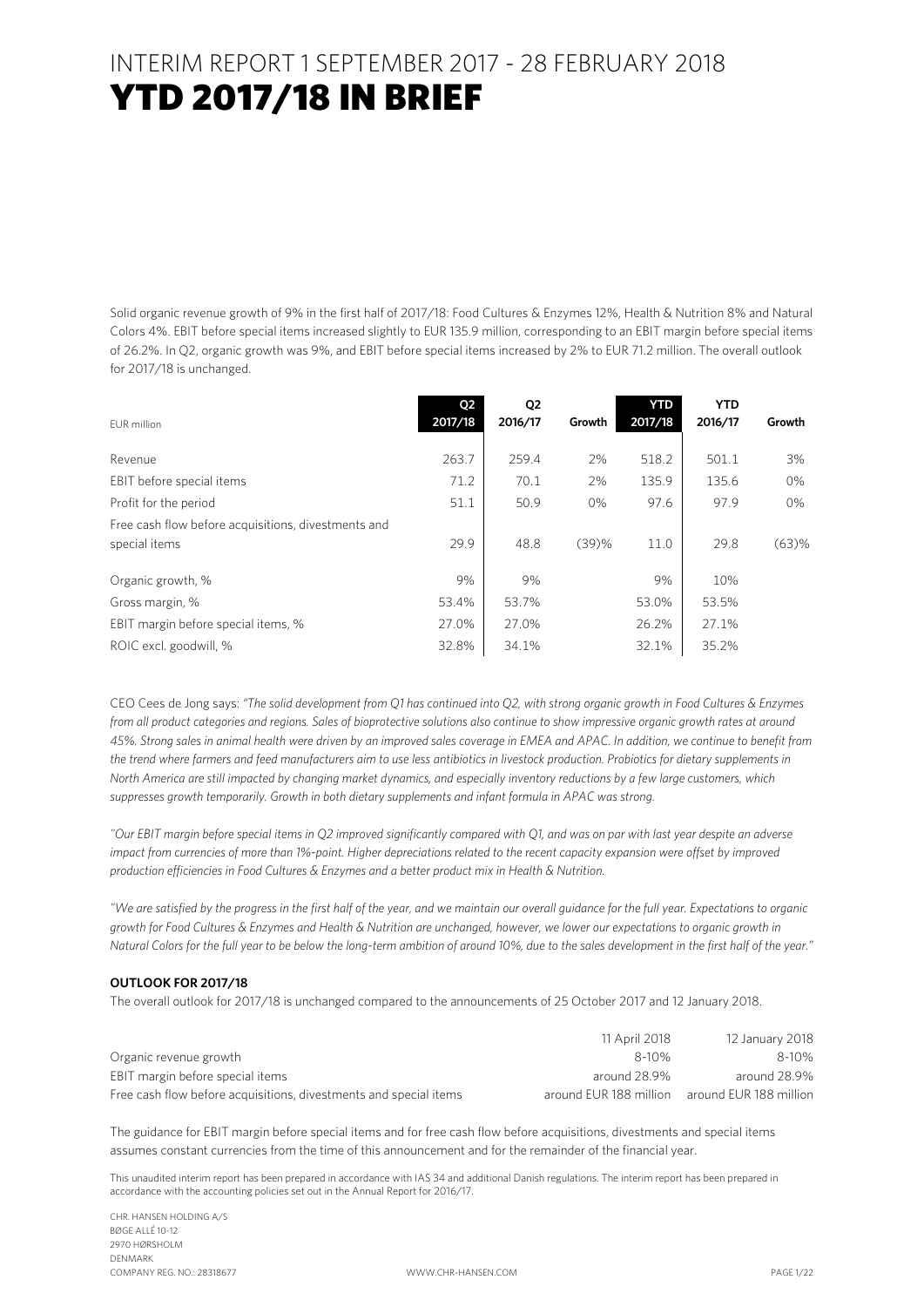### INTERIM REPORT 1 SEPTEMBER 2017 - 28 FEBRUARY 2018

## FINANCIAL HIGHLIGHTS AND KEY FIGURES

|                                                      | Q <sub>2</sub><br>2017/18 | Q <sub>2</sub><br>2016/17 | Growth | <b>YTD</b><br>2017/18 | <b>YTD</b><br>2016/17 | Growth  |
|------------------------------------------------------|---------------------------|---------------------------|--------|-----------------------|-----------------------|---------|
| Income statement, EUR million                        |                           |                           |        |                       |                       |         |
| Revenue                                              | 263.7                     | 259.4                     | 2%     | 518.2                 | 501.1                 | 3%      |
| Gross profit                                         | 140.9                     | 139.3                     | 1%     | 274.6                 | 268.3                 | 2%      |
| EBITDA before special items                          | 87.2                      | 84.7                      | 3%     | 167.2                 | 164.2                 | 2%      |
| EBIT before special items                            | 71.2                      | 70.1                      | 2%     | 135.9                 | 135.6                 | 0%      |
| Special items                                        |                           | (0.1)                     | (100)% |                       | (1.0)                 | (100)%  |
| EBIT                                                 | 71.2                      | 70.0                      | 2%     | 135.9                 | 134.6                 | 1%      |
| Profit for the period                                | 51.1                      | 50.9                      | 0%     | 97.6                  | 97.9                  | $(0)\%$ |
| <b>Financial position, EUR million</b>               |                           |                           |        |                       |                       |         |
| Total assets                                         |                           |                           |        | 1,809.9               | 1,797.0               |         |
| Invested capital                                     |                           |                           |        | 1,641.8               | 1,617.4               |         |
| Net working capital                                  |                           |                           |        | 229.9                 | 212.3                 |         |
| Equity                                               |                           |                           |        | 747.9                 | 762.0                 |         |
| Net interest-bearing debt                            |                           |                           |        | 732.7                 | 691.1                 |         |
| Cash flow and investments, EUR million               |                           |                           |        |                       |                       |         |
| Cash flow from operating activities                  | 51.7                      | 67.4                      | (23)%  | 55.9                  | 69.8                  | (20)%   |
| Cash flow used for investing activities              | (21.8)                    | (24.7)                    | 12%    | (45.0)                | (120.1)               | 63%     |
| Free cash flow                                       | 29.9                      | 42.7                      | (30)%  | 10.9                  | (50.3)                | 122%    |
| Free cash flow before special items and acquisitions | 29.9                      | 48.8                      | (39)%  | 11.0                  | 29.8                  | (63)%   |
| Earnings per share, EUR                              |                           |                           |        |                       |                       |         |
| EPS, diluted                                         | 0.39                      | 0.38                      | 3%     | 0.74                  | 0.74                  | 0%      |
| Key ratios                                           |                           |                           |        |                       |                       |         |
| Organic growth, %                                    | 9                         | 9                         |        | 9                     | 10                    |         |
| Gross margin, %                                      | 53.4                      | 53.7                      |        | 53.0                  | 53.5                  |         |
| Operating expenses, %                                | 26.4                      | 26.7                      |        | 26.8                  | 26.5                  |         |
| EBITDA margin before special items, %                | 33.1                      | 32.7                      |        | 32.3                  | 32.8                  |         |
| EBIT margin before special items, %                  | 27.0                      | 27.0                      |        | 26.2                  | 27.1                  |         |
| EBIT margin, %                                       | 27.0                      | 27.0                      |        | 26.2                  | 26.9                  |         |
| ROIC excl. goodwill, %                               | 32.8                      | 34.1                      |        | 32.1                  | 35.2                  |         |
| ROIC, %                                              | 17.4                      | 17.5                      |        | 16.9                  | 17.8                  |         |
| NWC, %                                               | 21.3                      | 21.1                      |        | 21.3                  | 21.1                  |         |
| R&D, %                                               | 7.4                       | 7.1                       |        | 7.6                   | 7.2                   |         |
| Capital expenditures, %                              | 8.3                       | 9.5                       |        | 8.7                   | 9.9                   |         |
| Net debt to EBITDA before special items              |                           |                           |        | 2.0x                  | 2.0x                  |         |

Organic growth: Increase in revenue adjusted for sales reduction, acquisitions and divestments, and measured in local currency.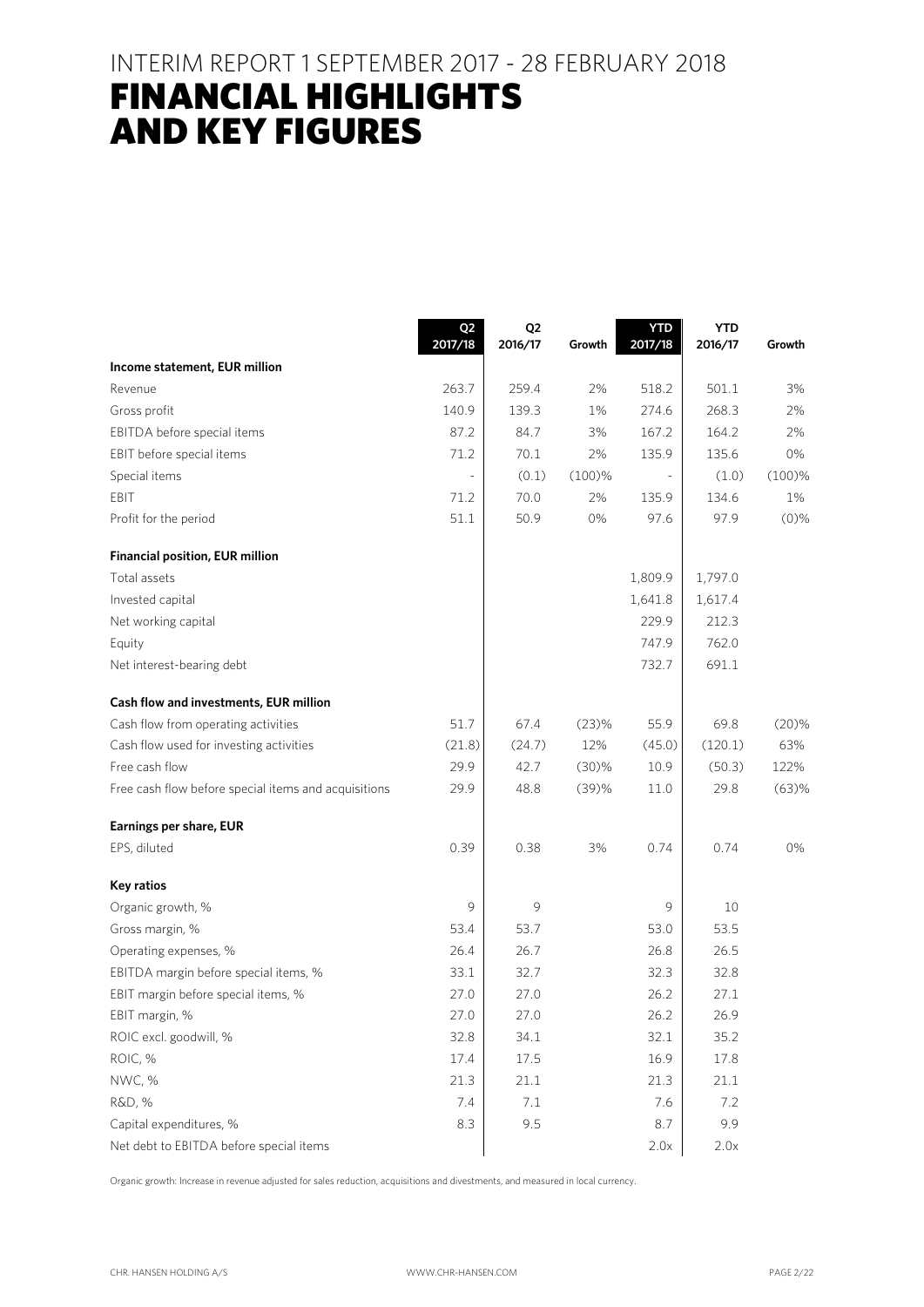



#### **MARKET DEVELOPMENT**

During the first half of 2017/18, the end markets for fermented milk grew by 3-4%, driven by Asia-Pacific, the Middle East and Africa, while some key markets in the EU showed little or no growth, and the US a slight decline.

The global market for cheese grew by around 2%, driven by continued high production in the US.

The market for probiotic dietary supplements continues to grow, driven by increased consumer awareness leading to higher penetration in all regions, with Asia-Pacific seeing the highest growth. Market conditions in North America are challenging due to an increased number of suppliers and new sales channels, however, the category is still growing solidly.

The market for microbial-based solutions for animal health developed favorably, supported by increased focus on reducing the use of antibiotics in livestock production. The beef and dairy cattle markets in North America are slowly recovering after being under some pressure.

Conversion to natural colors continued across most segments, driven by increased consumer demand for more natural products, especially in newly launched products for the food and beverage industry.

#### **REVENUE**

Organic growth was 9%, corresponding to a revenue increase of 3% to EUR 518 million. The organic growth was primarily driven by volume/mix effects, with around 2% coming from price increases in local currencies. The price increases were mainly achieved by using EUR-based pricing in certain countries to protect EBIT from depreciating currencies.

In Q2, organic growth was 9%, corresponding to a revenue increase of 2%, primarily driven by volume/mix effects.

| <b>REVENUE</b>           | 02<br>2017/18 2017/18 | YTD   |
|--------------------------|-----------------------|-------|
| Organic growth (vol/mix) | 7%                    | 7%    |
| Organic growth (price)   | 2%                    | 2%    |
| Organic growth           | 9%                    | 9%    |
| Currencies               | $-7%$                 | $-6%$ |
| <b>EUR growth</b>        | 2%                    | 3%    |

### **REVENUE BY REGION**

#### **EMEA (Europe, Middle East and Africa)**

Organic growth was 7%, corresponding to a revenue increase of 6%, driven by strong growth in bioprotection, animal health, cheese, enzymes, meat and fermented milk. Probiotics for fermented milk delivered good growth, while Natural Colors showed modest growth. Revenue from human health decreased compared to last year due to destocking at a key customer in infant formula.

In Q2, organic growth was 9%, corresponding to a revenue increase of 7%. Fermented milk, bioprotection, meat, enzymes and animal health delivered strong growth, while cheese and Natural Colors showed solid growth. Revenue from human health decreased compared to last year due to destocking at a key customer in infant formula..

#### **North America**

Organic growth was 4%, (but due to the significant currency impact, corresponded to a revenue decrease of 7% in EUR) driven by strong growth in bioprotection, cheese, fermented milk, meat, animal health and enzymes. Revenue from human health and Natural Colors decreased compared to last year. Human health was adversely impacted by lower sales to key customers, due to temporary impacts from inventory reductions, and to a lesser degree increased competition within dietary supplements containing probiotics, and a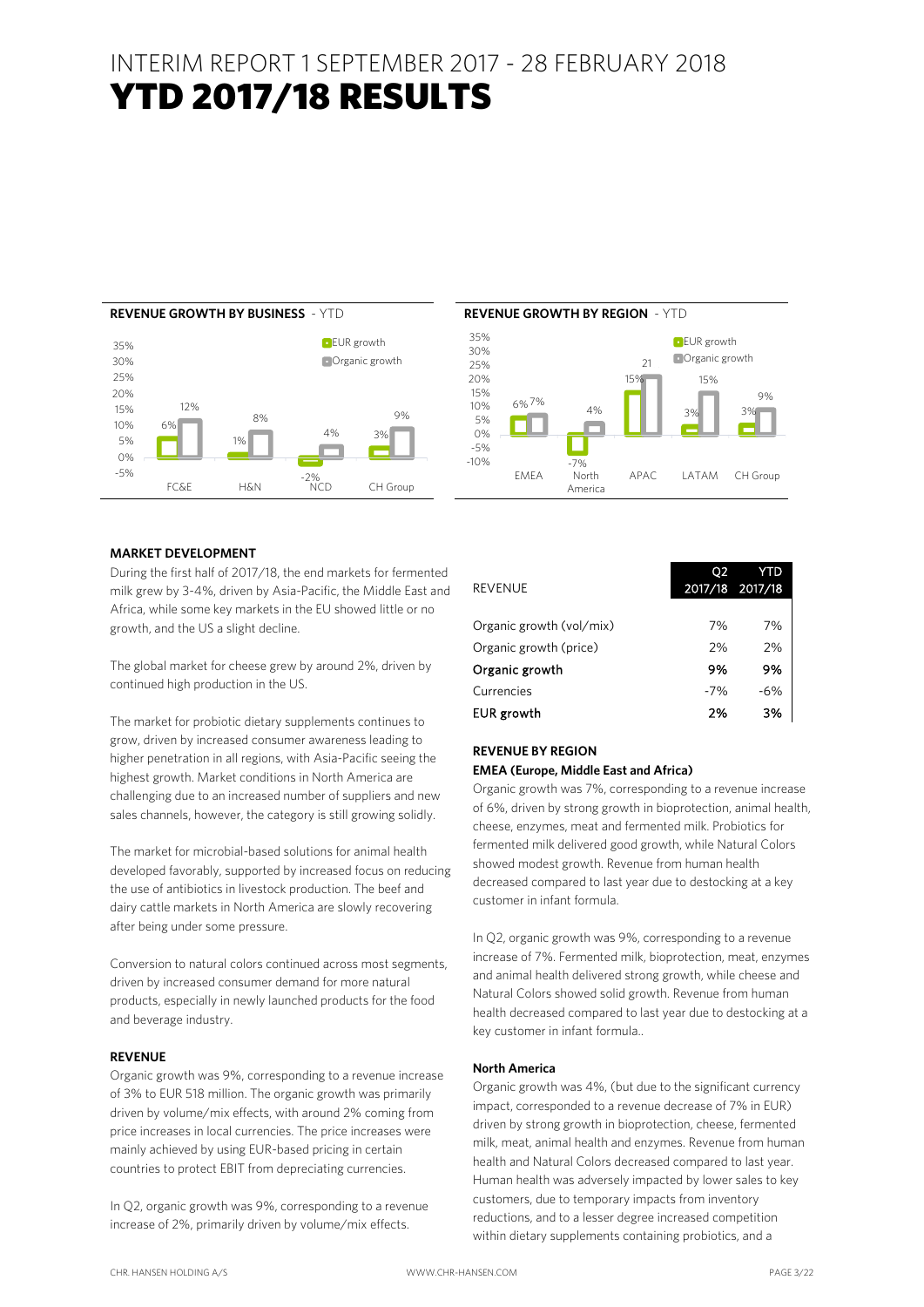consumer migration to new sales channels. Natural Colors was adversely impacted by a soft market for dairy & fruit preparations.

In Q2, organic growth was 1%, corresponding to a revenue decline of 12% due to the currency impact. Cheese, fermented milk, bioprotection, meat and animal health showed strong growth. Human health, Natural Colors and enzymes decreased compared to last year.

#### **APAC (Asia-Pacific)**

Organic growth was 21%, corresponding to a revenue increase of 15%, driven by strong growth in fermented milk, dietary supplements and infant formula, animal health and Natural Colors. Enzymes showed good growth, while revenue from cheese decreased compared to last year. Growth in fermented milk was mainly driven by strong growth in China, although at a lower growth rate than in previous years as the base increased.

In Q2, organic growth was 22%, corresponding to a revenue increase of 15%. Fermented milk, dietary supplements and infant formula, enzymes and Natural Colors delivered strong growth, while animal health, cheese and probiotics for fermented milk decreased compared to last year.

#### **LATAM (Latin America)**

Organic growth was 15%, corresponding to a revenue increase of 3%, driven by strong growth in bioprotection, cheese, meat, enzymes and plant health. Fermented milk showed solid growth, while Natural Colors showed modest growth. Revenue from animal health decreased compared to last year.

In Q2, organic growth was 14%, corresponding to a revenue decline of 1%. Cheese, bioprotection, human health and plant health delivered strong growth, while fermented milk and enzymes showed solid growth. Animal health and Natural Colors decreased compared to last year.

#### **GROSS PROFIT**

Gross profit was EUR 275 million, up 2% on the first half of 2016/17. The gross margin decreased by 0.5 %-point to 53.0%, driven by higher depreciations in Food Cultures & Enzymes from the new capacity and negative impacts from currencies.

In Q2, gross profit was EUR 141 million, up 1% on 2016/17. The gross margin decreased by 0.3 %-point to 53.4%, driven by higher depreciations in Food Cultures & Enzymes from the

new capacity and currencies, partly offset by improved production efficiencies, and product mix in Health & Nutrition.

#### **OPERATING EXPENSES (% OF REVENUE)**

Operating expenses totaled EUR 140 million (26.8%), compared to EUR 133 million (26.5%) in the first half of 2016/17.

Research & development (R&D) expenses including amortization and depreciation amounted to EUR 37 million (6.6%), compared to EUR 34 million (6.5%) in the first half of 2016/17.

Total R&D expenditures incurred amounted to EUR 39 million (7.6%), compared to EUR 36 million (7.2%) in the first half of 2016/17. The increase of EUR 3 million was driven by Nature's no. 1 initiatives, including bioprotection and LGG®.

| <b>EUR</b> million                   | YTD<br>2017/18 | YTD<br>2016/17 |
|--------------------------------------|----------------|----------------|
| R&D expenses (P&L)                   | 37.1           | 34.2           |
| - Amortization                       | 3.5            | 3.3            |
| - Impairment                         |                |                |
| + Capitalization                     | 5.6            | 5.3            |
| <b>R&amp;D</b> expenditures incurred | 39.2           | 36.2           |

Sales & marketing expenses amounted to EUR 66 million (12.7%), compared to EUR 65 million (13.0%) in the first half of 2016/17.

Administrative expenses amounted to EUR 37 million (7.1%), compared to EUR 37 million (7.3%) in the first half of 2016/17. Expenses associated with management changes incurred in Q2 were on par with similar costs in Q2 last year.

Net other operating income/expenses was an income of EUR 1 million, compared to an income of EUR 3 million in the first half of 2016/17. The income in the first half of 2016/17 was extraordinarily high driven by the sale of a property in Argentina in Q1.

In Q2, operating expenses were EUR 70 million (26.4%), compared to EUR 69 million (26.7%) in 2016/17.

#### **OPERATING PROFIT (EBIT) BEFORE SPECIAL ITEMS**

EBIT before special items amounted to EUR 136 million, compared to EUR 136 million in the first half of 2016/17. The flat development was mainly due to a substantial adverse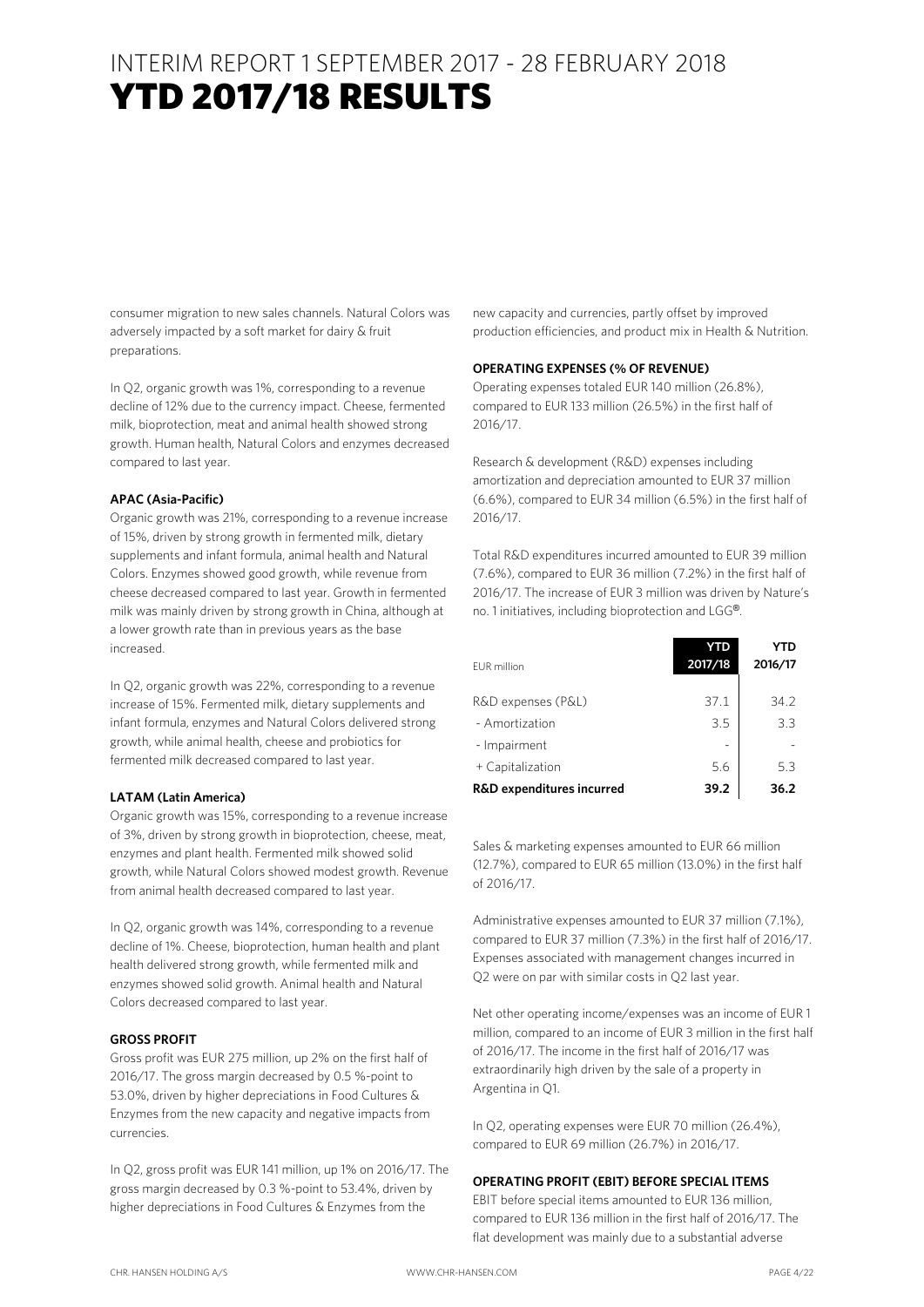

impact from currencies, costs related to starting up the new production capacity in Copenhagen, and the sale of a property in Argentina in Q1 2016/17. A decrease in Food Cultures & Enzymes and Natural Colors was partly offset by an increase in Health & Nutrition.

The EBIT margin before special items was 26.2%, down 0.9 %-points from 27.1% in the first half of 2016/17. The decrease was largely driven by an adverse currency impact of almost 1%-point.

In Q2, the EBIT margin before special items was 27.0%, unchanged from 2016/17. The flat development was despite a negative impact from currencies of more than 1%-point, which was largely offset by operating efficiencies and a positive product mix.

#### **SPECIAL ITEMS**

Special items were nil, compared to EUR 1 million in the first half of 2016/17, which concerned costs related to the acquisition and integration of LGG®.

#### **OPERATING PROFIT (EBIT)**

EBIT amounted to EUR 136 million, compared to EUR 135 million in the first half of 2016/17. The EBIT margin was 26.2%, compared to 26.9% in the first half of 2016/17.

In Q2, the EBIT margin was 27.0%, unchanged from 2016/17.

#### **NET FINANCIALS AND TAX**

Net financial expenses amounted to EUR 9 million, compared to EUR 6 million in the first half of 2016/17. The net interest cost was EUR 6 million, unchanged from the first half of 2016/17.



The net impact from exchange rate adjustments was a negative EUR 3 million, mainly caused by unrealized losses from depreciating currencies in Argentina and Brazil. Income taxes were EUR 29 million, equivalent to an effective tax rate of 23%, compared to 24% in the first half of 2016/17.

#### **PROFIT FOR THE PERIOD**

Profit for the period was EUR 98 million, unchanged from the first half of 2016/17. In Q2, profit was EUR 51 million, unchanged from 2016/17.

#### **ASSETS**

At 28 February 2018, total assets amounted to EUR 1,810 million, compared to EUR 1,797 million a year earlier. The increase was mainly due to investments in the microbial production platform.

Total non-current assets amounted to EUR 1,419 million, compared to EUR 1,413 million at 28 February 2017. Intangible assets decreased by EUR 35 million due to a negative currency impact on the accounting value of goodwill, while property, plant and equipment increased by EUR 42 million due to investments in capacity.

Total current assets amounted to EUR 391 million, compared to EUR 384 million at 28 February 2017. Inventories increased by EUR 17 million, or 12%, and receivables by EUR 6 million, or 3%. Cash decreased by EUR 16 million to EUR 45 million.

#### **NET WORKING CAPITAL**

Net working capital was EUR 230 million, or 21.3% of revenue, compared to EUR 212 million, or 21.1%, in the first half of 2016/17. The increase in percentage of revenue was driven by higher inventories.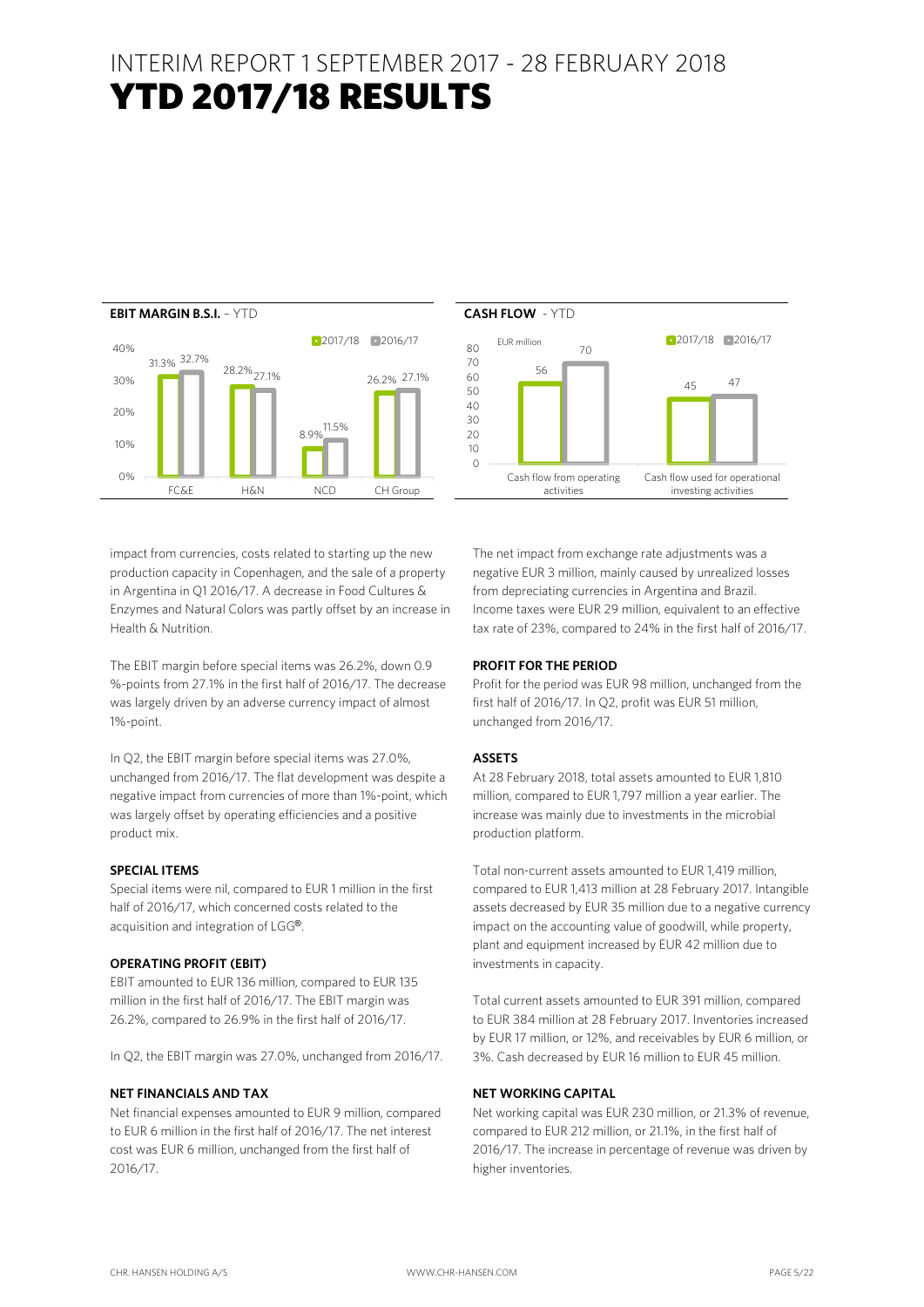### **EQUITY**

Total equity amounted to EUR 748 million at 28 February 2018, compared to EUR 762 million a year earlier.

An ordinary dividend for the financial year 2016/17 totaling EUR 112 million was paid out in December 2017.

#### **NET DEBT**

Net interest-bearing debt amounted to EUR 733 million, or 2.0x EBITDA, compared to EUR 691 million, or 2.0x EBITDA, at 28 February 2017.

### **RETURN ON INVESTED CAPITAL (ROIC) EXCLUDING GOODWILL**

The return on invested capital excluding goodwill was 32.1%, compared to 35.2% in the first half of 2016/17. Invested capital excluding goodwill increased to EUR 880 million, compared to EUR 835 million at 28 February 2017, mainly due to investments in the microbial production platform.

#### **CASH FLOW**

Cash flow from operating activities was EUR 56 million, compared to EUR 70 million in the first half of 2016/17. The decrease was mainly due to the changed Danish export credit scheme, which impacted working capital negatively, and negative effect from currency.

Cash flow used for operational investing activities was EUR 45 million, or 8.7% of revenue, compared to EUR 47 million, or 9.4% of revenue, in the first half of 2016/17.

Development expenditures of EUR 6 million, or 1.1% of revenue, were capitalized, compared to EUR 5 million, or 1.1%, in the first half of 2016/17.

Free cash flow before special items and acquisitions was EUR 11 million, compared to EUR 30 million in first half of 2016/17.

Cash flow used for acquisitions was nil, compared to EUR 73 million in the first half of 2016/17, which related to the acquisition of LGG® in November 2016.

In Q2, cash flow from operating activities was EUR 52 million, compared to EUR 67 million last year. The decrease was mainly due to the changed Danish export credit scheme, which impacted working capital negatively, and negative effect from currency.

Cash flow used for operational investing activities was EUR 45 million, compared to EUR 47 million last year.

In Q2, free cash flow before special items and acquisitions was EUR 30 million, compared to EUR 49 million last year.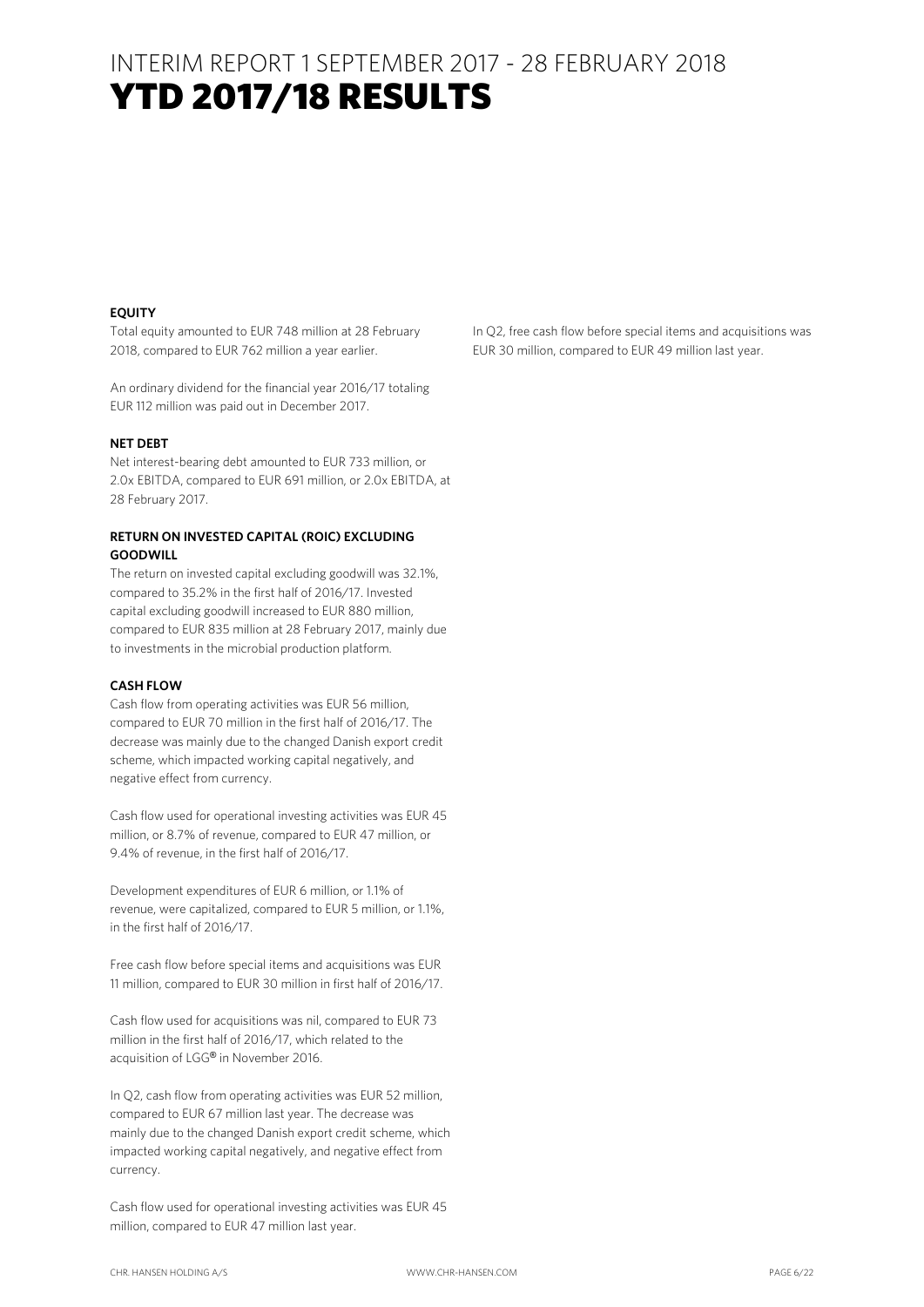## INTERIM REPORT 1 SEPTEMBER 2017 - 28 FEBRUARY 2018 SEGMENT INFORMATION

### FOOD CULTURES & ENZYMES

#### **60% OF REVENUE**

| EUR million             | Q <sub>2</sub><br>2017/18 | Q2<br>2016/17 | <b>YTD</b><br>2017/18 | <b>YTD</b><br>2016/17 |
|-------------------------|---------------------------|---------------|-----------------------|-----------------------|
| Revenue                 | 153.7                     | 146.6         | 308.8                 | 290.9                 |
| Organic growth          | 12%                       | 8%            | 12%                   | 9%                    |
| <b>EBITDA</b>           | 57.4                      | 53.5          | 115.8                 | 112.6                 |
| EBITDA margin           | 37.3%                     | 36.5%         | 37.5%                 | 38.7%                 |
| EBIT                    | 47.6                      | 44.7          | 96.8                  | 95.1                  |
| EBIT margin             | 31.0%                     | 30.5%         | 31.3%                 | 32.7%                 |
| ROIC excluding goodwill |                           |               | 39.7%                 | 42.0%                 |



#### **REVENUE**

Organic growth for the first half of 2017/18 was 12%, corresponding to a revenue increase of 6% to EUR 309 million. Organic growth comprised 10% from volume/mix and 2% from price increases in local currencies. The price increases were mainly achieved by using EUR-based pricing in certain countries to protect EBIT from depreciating currencies.

The organic growth was primarily driven by strong growth in cheese, fermented milk, enzymes and meat cultures. Probiotics delivered modest growth.

Bioprotective cultures delivered organic growth of approximately 45%. Growth was driven by the existing segments within fermented milk, cheese and meat, with EMEA and North America being the main regions. However, strong growth was also achieved in LATAM, albeit from a low base. Organic growth rates from bioprotective cultures are expected to be lower in the second half of the year due to the increasing base. The launch of a range of second-generation bioprotective cultures has generated strong interest from customers, and initial ordering has been encouraging. However, revenue from this new product is still very limited.

Other launches included ProKids, an innovative product concept for a children's drinking yogurt containing the LGG® probiotic strain, and a new range of cultures for the emerging non-dairy (dairy alternatives) yogurt segments.

In Q2, organic growth was 12%, with 10% from volume/mix and 2% from prices. The organic growth was primarily driven by strong growth in bioprotection, cheese, fermented milk and meat cultures. Enzymes delivered solid growth, and probiotics delivered modest growth.

#### **EBIT**

EBIT amounted to EUR 97 million, compared to EUR 95 million in the first half of 2016/17. The EBIT margin was 31.3%, down 1.4 %-points on 2016/17, as a result of adverse currency impacts, inventory build last year, an unfavorable product mix, and the sale of a property in Argentina in Q1 2016/17. The ramp-up of the new capacity has progressed as planned, and a positive contribution from this is expected toward the end of the financial year.

In Q2, the EBIT margin increased by 0.5 %-point driven by operating efficiencies, offset by currencies and higher depreciations.

### **ROIC EXCLUDING GOODWILL**

The return on invested capital excluding goodwill was 39.7%, compared to 42.0% in 2016/17. Invested capital excluding goodwill increased by EUR 31 million, or 7%, to EUR 504 million. The increase was mainly due to investments in production capacity.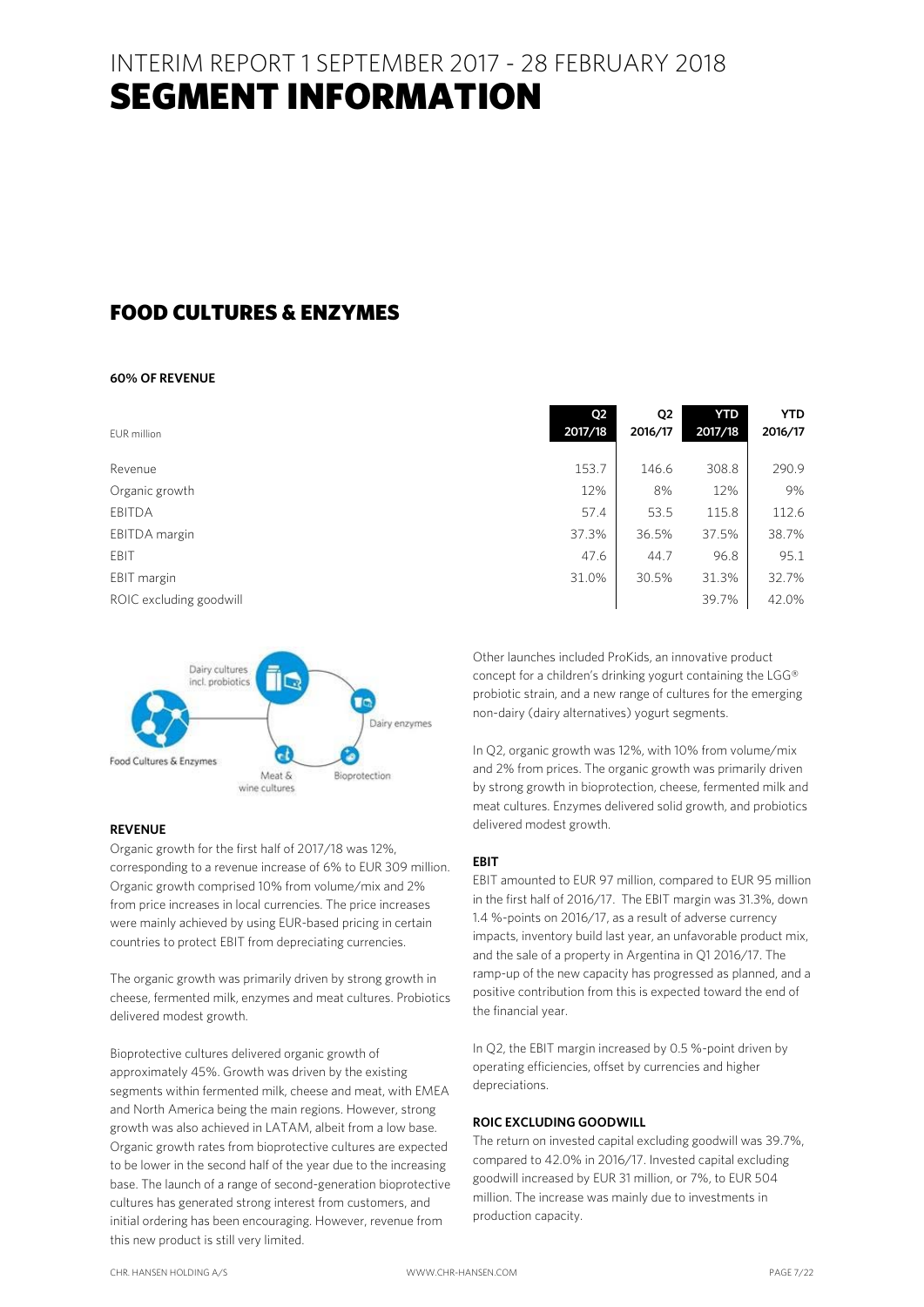## INTERIM REPORT 1 SEPTEMBER 2017 - 28 FEBRUARY 2018 SEGMENT INFORMATION

### HEALTH & NUTRITION

#### **20% OF REVENUE**

| EUR million             | Q2<br>2017/18 | Q <sub>2</sub><br>2016/17 | <b>YTD</b><br>2017/18 | <b>YTD</b><br>2016/17 |
|-------------------------|---------------|---------------------------|-----------------------|-----------------------|
| Revenue                 | 57.2          | 58.6                      | 105.5                 | 104.5                 |
| Organic growth          | 7%            | 13%                       | 8%                    | 10%                   |
| <b>EBITDA</b>           | 23.0          | 22.7                      | 38.6                  | 36.2                  |
| EBITDA margin           | 40.2%         | 38.8%                     | 36.6%                 | 34.7%                 |
| EBIT                    | 18.6          | 18.6                      | 29.8                  | 28.3                  |
| EBIT margin             | 32.5%         | 31.7%                     | 28.2%                 | 27.1%                 |
| ROIC excluding goodwill |               |                           | 24.6%                 | 25.4%                 |



#### **REVENUE**

Organic growth for the first half of 2017/18 was 8%, corresponding to a revenue increase of 1% to EUR 106 million, all from volume/mix. Human health showed low growth, while animal health delivered strong growth. Plant health delivered very strong growth, albeit from a low base.

Organic growth in human health was driven by both dietary supplements and infant formula in APAC, partly offset by North America being impacted negatively by inventory reductions and, to a lesser degree, a challenging market situation due to increased competition within dietary supplements containing probiotic products, and a consumer migration towards online sales channels.

Animal health was positively impacted by strong growth in silage and swine. Growth in poultry was modest, while cattle grew slightly.

Plant health benefited from the launch of Quartzo™ and Presence™, and the continued penetration of Nemix® C in Brazil. Quartzo™ and Presence™, both biological nematode

| 104.5 | 105.5 | 58.6  | 57.2  |  |
|-------|-------|-------|-------|--|
| 10%   | 8%    | 13%   | 7%    |  |
| 36.2  | 38.6  | 22.7  | 23.0  |  |
| 34.7% | 36.6% | 38.8% | 40.2% |  |
| 28.3  | 29.8  | 18.6  | 18.6  |  |
| 27.1% | 28.2% | 31.7% | 32.5% |  |
| 25.4% | 24.6% |       |       |  |
|       |       |       |       |  |

control products, are important products for future growth, and strong customer interest has resulted in a promising customer pipeline.

In Q2, organic growth was 7%, driven by volume/mix. Human health decreased slightly, driven by a decrease in North America, but more than offset by very strong growth in APAC. Animal health continued to deliver strong growth driven by improved sales coverage in EMEA and APAC.

#### **EBIT**

EBIT amounted to EUR 30 million, compared to EUR 28 million in the first half of 2016/17. The EBIT margin was 28.2%, up 1.1 %-points on the first half of 2016/17. The increase was driven by a positive product mix in human health, lower scrap, insourcing of NPC products, and the absence of royalty payments for LGG®, partly offset by currency.

In Q2, the EBIT margin was 32.5%, compared to 31.7% last year, mainly driven by a positive product mix in human health and lower scrap, partly offset by currency.

#### **ROIC EXCLUDING GOODWILL**

The return on invested capital excluding goodwill was 24.6%, compared to 25.4% in 2016/17. Invested capital excluding goodwill increased by EUR 3 million, or 1%, to EUR 247 million.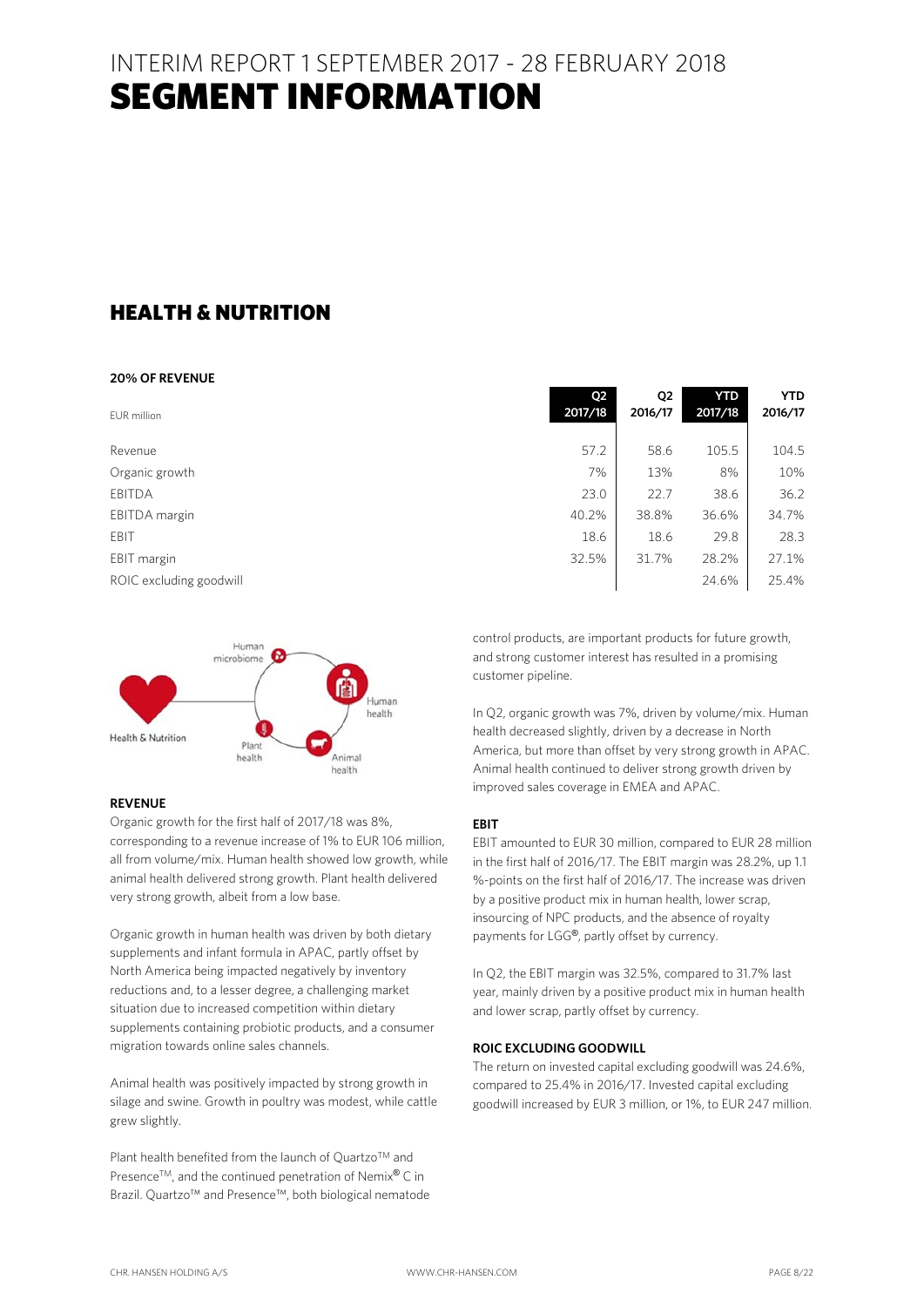## INTERIM REPORT 1 SEPTEMBER 2017 - 28 FEBRUARY 2018 SEGMENT INFORMATION

### NATURAL COLORS

#### **20% OF REVENUE**

| EUR million             | Q2<br>2017/18 | Q <sub>2</sub><br>2016/17 | <b>YTD</b><br>2017/18 | <b>YTD</b><br>2016/17 |
|-------------------------|---------------|---------------------------|-----------------------|-----------------------|
| Revenue                 | 52.8          | 54.2                      | 103.9                 | 105.7                 |
| Organic growth          | 4%            | 9%                        | 4%                    | 11%                   |
| <b>EBITDA</b>           | 6.8           | 8.5                       | 12.8                  | 15.4                  |
| EBITDA margin           | 12.9%         | 15.6%                     | 12.3%                 | 14.6%                 |
| EBIT                    | 5.0           | 6.8                       | 9.3                   | 12.2                  |
| EBIT margin             | 9.5%          | 12.5%                     | 8.9%                  | 11.5%                 |
| ROIC excluding goodwill |               |                           | 15.9%                 | 24.1%                 |



#### **REVENUE**

Organic growth for the first half of 2017/18 was 4%, corresponding to a revenue decrease of 2% to EUR 104 million. Organic growth comprised approximately 2% from volume/mix effects and 2% from price increases in local currencies. The price increases reflected increased raw material prices, general price increases and EUR-based pricing.

The organic volume growth was primarily driven by strong growth in coloring foodstuffs (Spirulina and Fruitmax®) and solid growth in annatto. Carmine declined compared to last year, partly due to a dedicated effort to focus on higher value customer segments.

Globally, Prepared Food grew strongly, whereas dairy and fruit preparations in North America declined, as did the sales to the Beverage industry due to a tough comparable in the Middle East.

APAC delivered strong growth, while LATAM and EMEA delivered modest growth. Revenue from North America

decreased compared to last year, mainly due to a soft market for dairy & fruit preparations.

In 2017/18, Natural Colors has launched a number of innovative solutions globally. These include a complete range of oil-soluble solutions for multiple applications, as well as new innovations for beverage applications.

In Q2, organic growth was 4%, driven equally by volume/mix and prices. Growth was driven by EMEA and APAC, while dairy and fruit preparations in North America declined, and LATAM decreased compared to last year due to focus on higher value customer segments.

#### **EBIT**

EBIT amounted to EUR 9 million, compared to EUR 12 million in the first half of 2016/17. The EBIT margin was 8.9%, down 2.6 %-points on the first half of 2016/17. The decrease was mainly caused by a negative impact from raw materials, including timing of inventories, and lower sales, partly offset by a positive impact from ongoing optimization initiatives and improved operating efficiencies.

In Q2, the EBIT margin was 9.5%, compared to 12.5% last year. The decrease was driven by negative raw material impacts, including timing of inventories, and a one-time impact from management changes.

#### **ROIC**

The return on invested capital was 15.9%, compared to 24.1% in 2016/17. Invested capital increased by EUR 11 million, or 9%, to EUR 129 million, driven by higher working capital.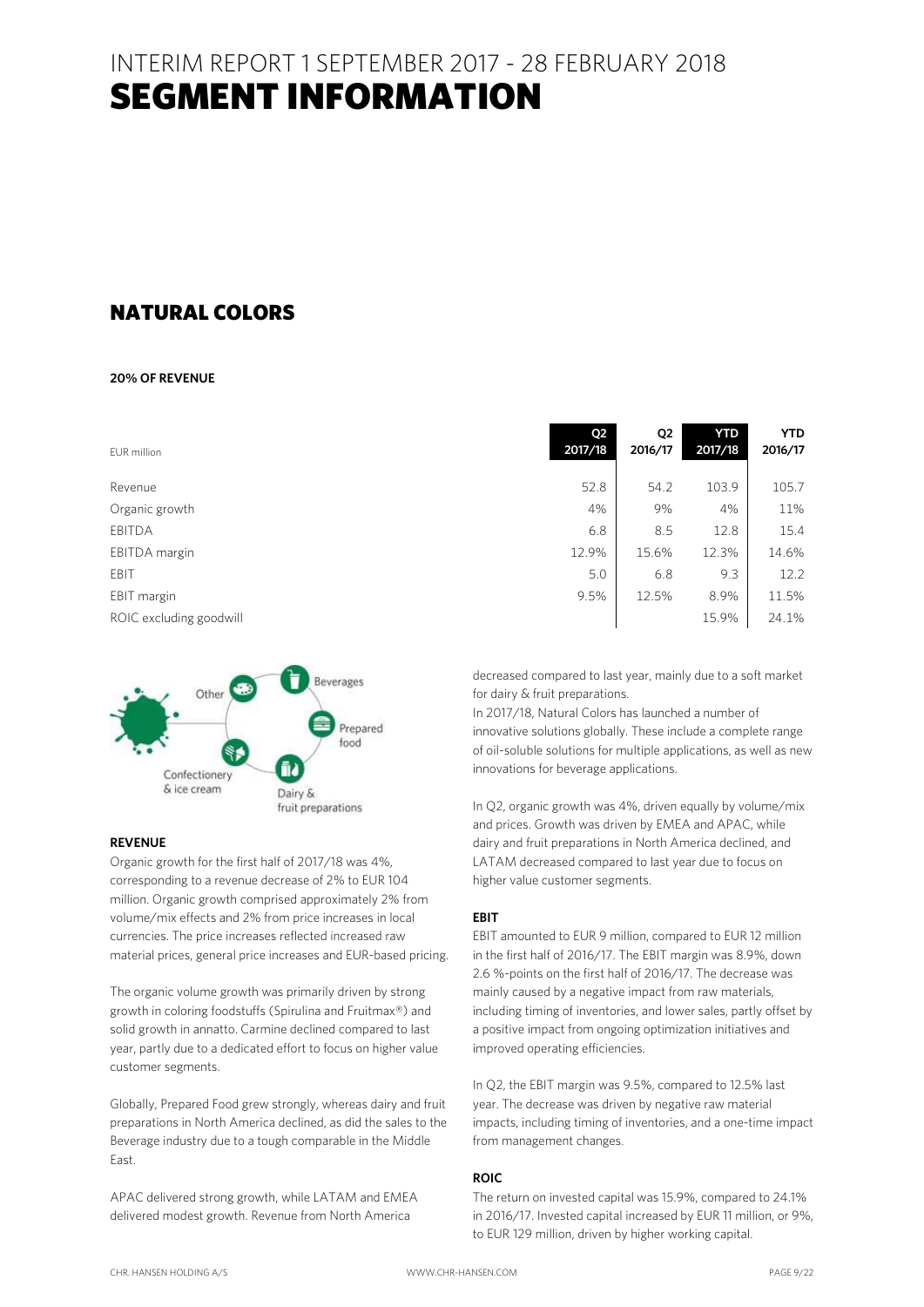## INTERIM REPORT 1 SEPTEMBER 2017 - 28 FEBRUARY 2018 OUTLOOK **RESULTS** FOR 2017/18

#### **ORGANIC REVENUE GROWTH**

For 2017/18, organic revenue growth for the Group is unchanged and expected to be 8-10%, which is in line with the long-term ambition.

Food Cultures & Enzymes is expected to grow above the longterm ambition of 7-8%, while Health & Nutrition is expected to grow below the long-term ambition of >10%. Natural Colors is now expected to grow below the long-term ambition of around 10%.

#### **EBIT MARGIN BEFORE SPECIAL ITEMS (B.S.I.)**

The EBIT margin b.s.i. is expected to be around the 28.9% achieved in 2016/17.

In the first half of the year, as expected, costs to start and ramp up production using the new capacity in Copenhagen have impacted the EBIT margin unfavorably. Positive impacts to the margin from scalability benefits are expected in the second half of the year.

#### **FREE CASH FLOW**

Free cash flow before acquisitions, divestments and special items is expected to be around the EUR 188 million achieved in 2016/17.

The guidance for EBIT margin before special items and for free cash flow before acquisitions, divestments and special items assumes constant currencies from the time of this announcement and for the remainder of the financial year.

#### **DIVIDEND**

The Board of Directors regularly assesses whether the capital structure of Chr. Hansen is in the shareholders' best interests. The Board of Directors is committed to maintaining leverage consistent with a solid investment-grade credit profile, while returning excess cash to shareholders either through ordinary and extraordinary dividend or share buy-back programs. To ensure a capital structure in the shareholders' best interest, the Board of Directors will assess the possibility of declaring an extraordinary dividend in relation to the Q3 interim results announcement.

#### **SENSITIVITY**

Chr. Hansen is a global company serving more than 140 countries through subsidiaries in more than 30 countries.

The most significant exchange rate exposure relates to USD, which accounts for between 25-30% of revenue, while the exposure to other currencies is more modest. A 5% decrease in the USD exchange rate impacts revenue measured in EUR negatively by around EUR 15 million.

Organic revenue growth is sensitive to exchange rate fluctuations in currencies where Chr. Hansen applies a EURbased pricing model, and to changes in raw material prices for natural colors. The sensitivity to currency also applies to free cash flow.

The EBIT margin is also sensitive to exchange rate fluctuations and to changes in raw material prices for natural colors.

Production in the US and sourcing in USD only partly offset the impact on revenue from changes in the USD exchange rate. Therefore, the relative EBIT exposure is higher than the 25- 30% revenue exposure. A 5% decrease in the USD exchange rate impacts EBIT negatively by roughly half of the revenue impact.

The use of currency hedging of balance sheet exposures and future cash flows is described in note 4.3 to the Consolidated Financial Statements 2016/17.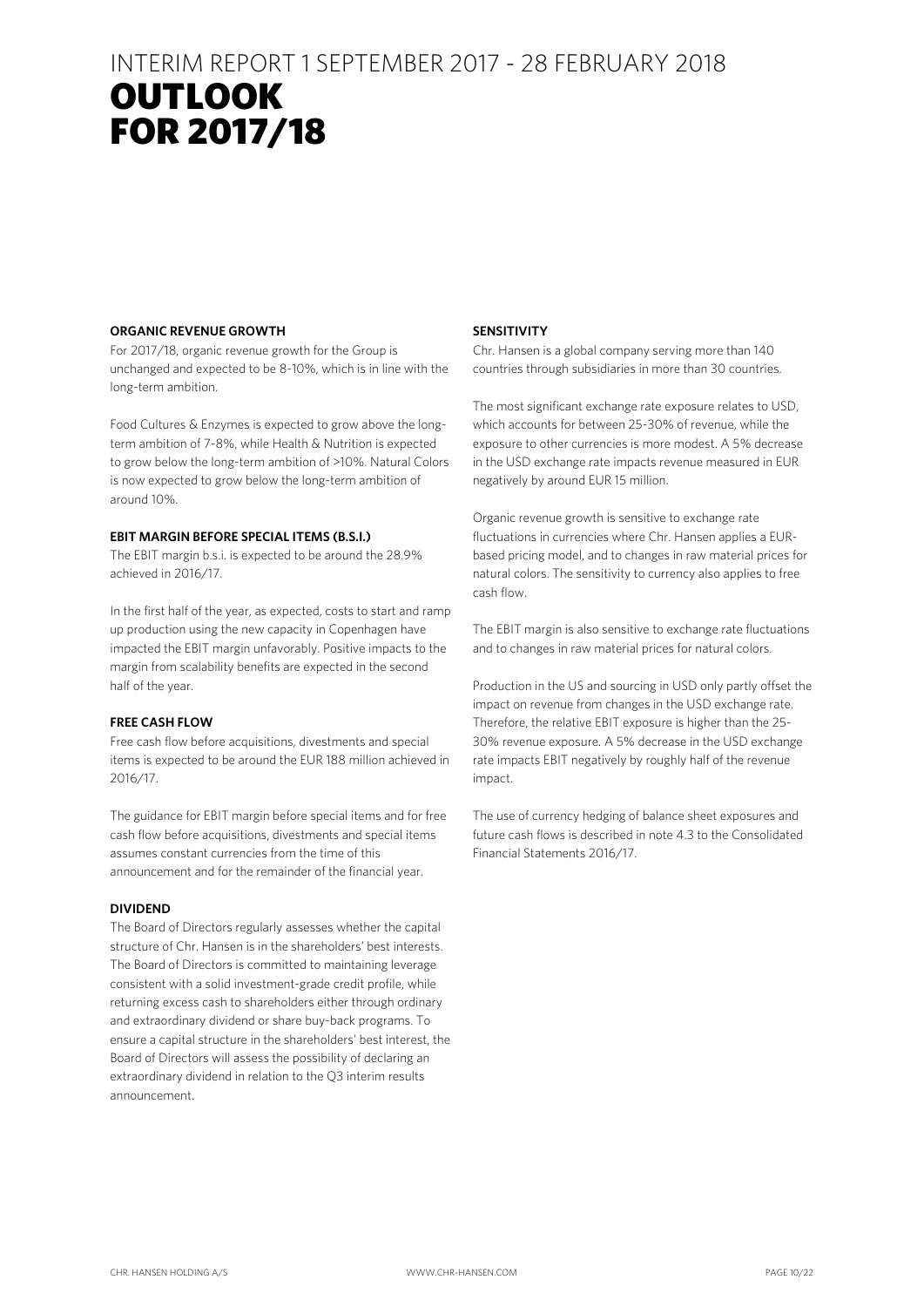### INTERIM REPORT 1 SEPTEMBER 2017 - 28 FEBRUARY 2018

## STATEMENT OF THE BOARD OF DIRECTORS AND EXECUTIVE BOARD

Today, the Board of Directors and Executive Board have considered and approved the interim report for Chr. Hansen Holding A/S for the period 1 September 2017 to 28 February 2018. The interim report has not been audited or reviewed by the Company's independent auditors.

The unaudited interim report has been prepared in accordance with IAS 34 and additional Danish regulations. Furthermore, the interim report has been prepared in accordance with the accounting policies set out in the Annual Report of Chr. Hansen Holding A/S for 2016/17.

In our opinion, the accounting policies used are appropriate and the overall presentation of the interim report is adequate. Furthermore, the interim report gives a true and fair view of the Group's assets, liabilities and financial position at 28 February 2018, and of the results of the Group's operations and cash flow for the period 1 September 2017 to 28 February 2018.

We further consider that the Management's Review in the preceding pages includes a true and fair account of the development and performance of the Group, the results for the period and the financial position, together with a description of the principal risks and uncertainties that the Group faces, in accordance with Danish disclosure requirements for listed companies. Besides what has been disclosed in this report, no changes in the Group's most significant risks and uncertainties have occurred relative to what was disclosed in the Annual Report of Chr. Hansen Holding A/S for 2016/17.

Hørsholm, 11 April 2018

#### Executive Board

| Cees De Jong<br>President and CEO | Søren Westh Lonning<br><b>CFO</b>   | Christoffer Lorenzen<br><b>EVP</b> | Thomas Schäfer<br><b>CSO</b> |
|-----------------------------------|-------------------------------------|------------------------------------|------------------------------|
| <b>Board of Directors</b>         |                                     |                                    |                              |
| Ole Andersen<br>Chairman          | Dominique Reiniche<br>Vice Chairman | Jesper Brandgaard                  |                              |
| Luis Cantarell                    | Lisbeth Grubov                      | Charlotte Hemmingsen               |                              |
| Heidi Kleinbach-Sauter            | Per Poulsen                         | Kim Ib Sørensen                    |                              |
| Kristian Villumsen                | Mark Wilson                         |                                    |                              |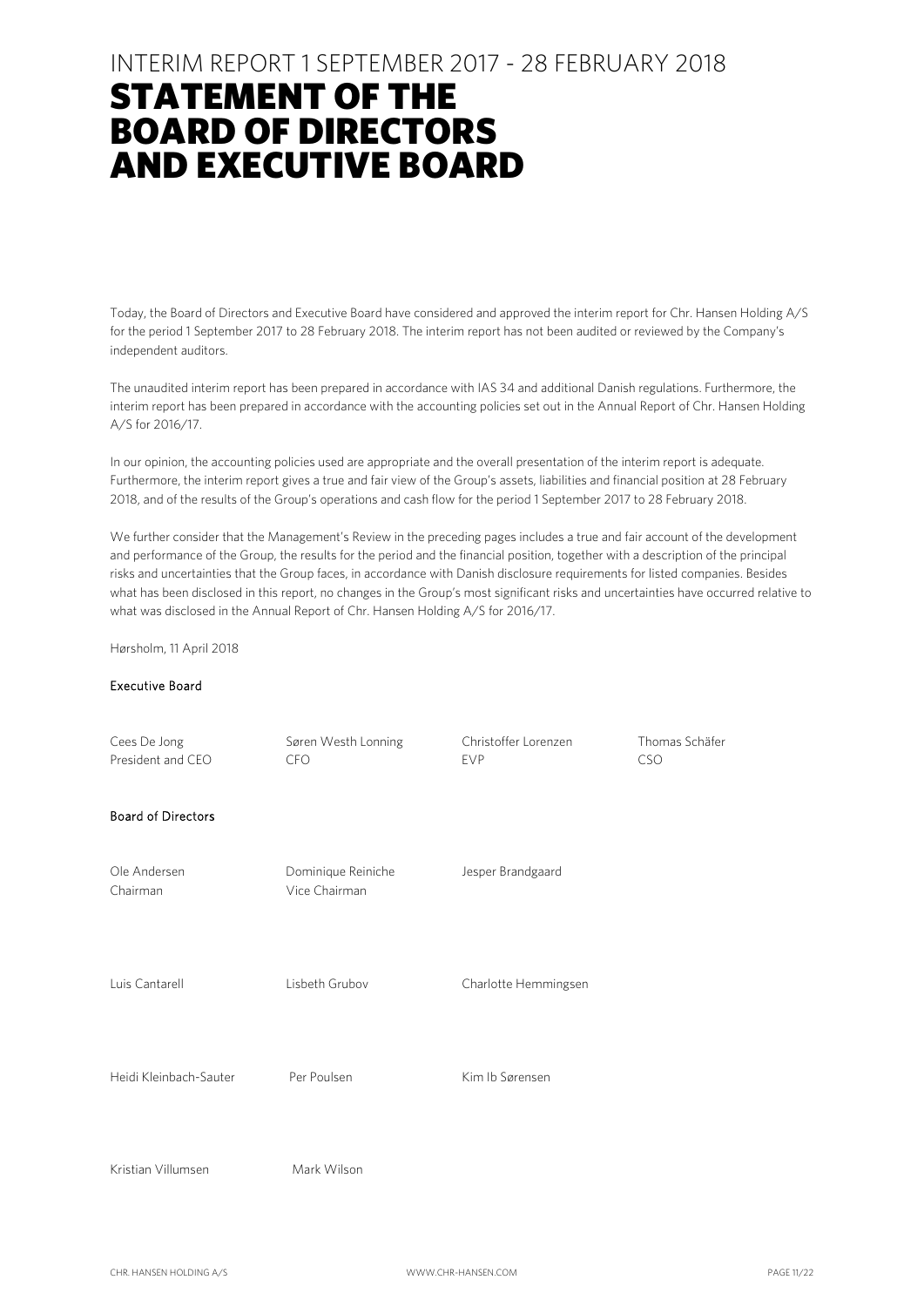### INTERIM REPORT 1 SEPTEMBER 2017 - 28 FEBRUARY 2018 ADDITIONAL INFORMATION

#### **CONFERENCE CALL**

Chr. Hansen will host a conference call on 11 April 2018 at 10:00 am CET. The conference call can be accessed via the Company's website, www.chr-hansen.com.

For further information, please contact:

#### Martin Riise, Head of IR

+45 53 39 22 50

#### **FINANCIAL CALENDAR**

28 June 2018 Interim Report Q3

15 October 2018 Annual Report 2017/18 29 November 2018 Annual General Meeting 2017/18

### Company information

Chr. Hansen Holding A/S Bøge Allé 10-12 2970 Hørsholm Denmark Tel. +45 45 74 74 74 www.chr-hansen.com

Company reg. no.: 28318677

#### **FORWARD-LOOKING STATEMENTS**

This report contains forward-looking statements. Such statements are subject to risks and uncertainties, as various factors, many of which are beyond the control of Chr. Hansen Holding A/S, may cause actual developments and results to differ materially from the expectations expressed in this report.

#### **ABOUT CHR. HANSEN**

Chr. Hansen is a leading global bioscience company that develops natural ingredient solutions for the food, nutritional, pharmaceutical and agricultural industries. We develop and produce cultures, enzymes, probiotics and natural colors for a rich variety of foods, confectionery, beverages, dietary supplements and even animal feed and plant protection. Our product innovation is based on more than 30,000 microbial strains – we like to refer to them as "good bacteria." Our solutions enable food manufacturers to produce more with less – while also reducing the use of chemicals and other synthetic additives – which makes our products highly relevant in today's world. We have been delivering value to our partners – and, ultimately, end consumers worldwide – for more than 140 years. We are proud that more than 1 billion people consume products containing our natural ingredients every day.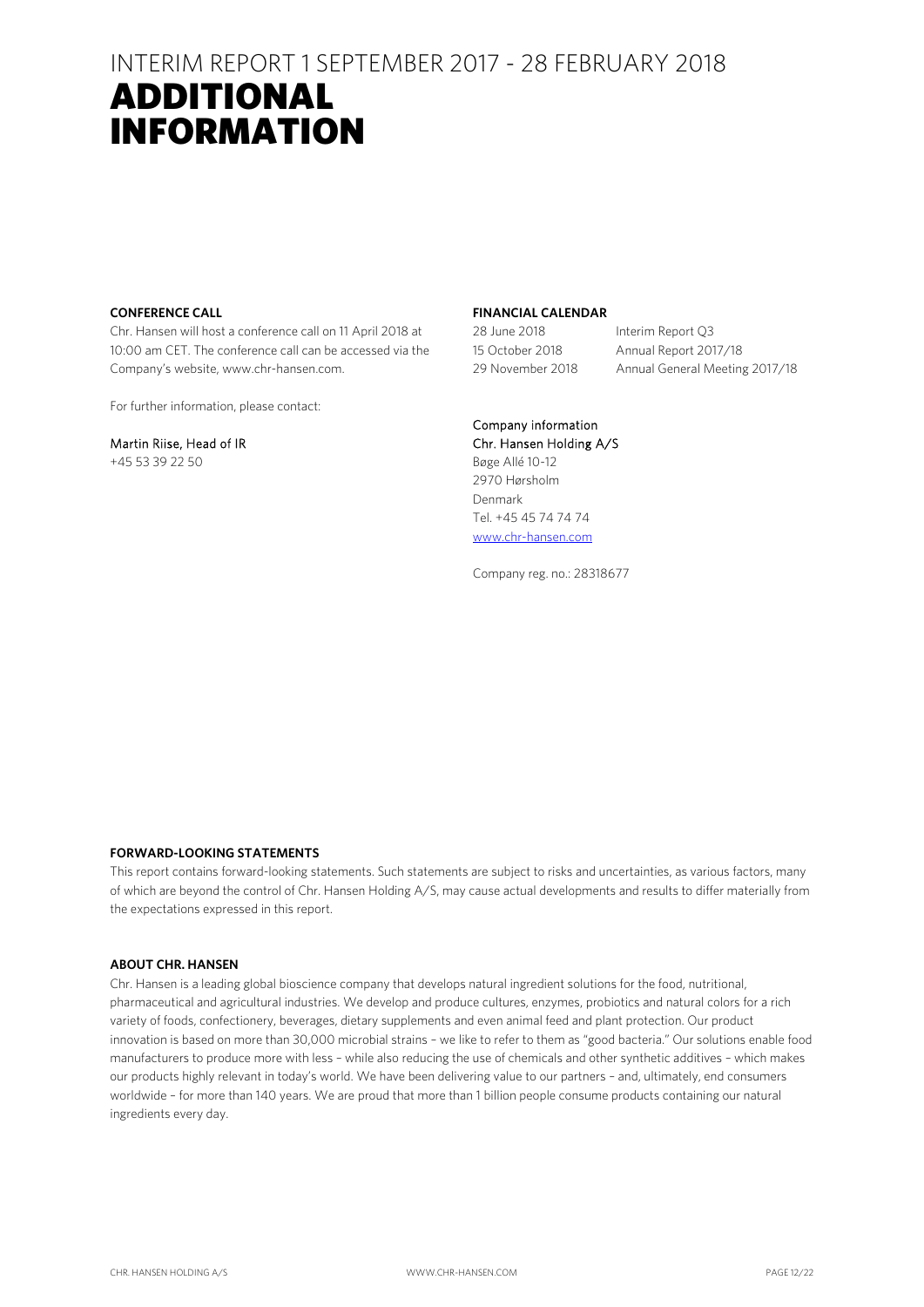## INCOME STATEMENT

| EUR million                             | Q <sub>2</sub><br>2017/18 | Q <sub>2</sub><br>2016/17 | <b>YTD</b><br>2017/18 | <b>YTD</b><br>2016/17 |
|-----------------------------------------|---------------------------|---------------------------|-----------------------|-----------------------|
| <b>REVENUE</b>                          | 263.7                     | 259.4                     | 518.2                 | 501.1                 |
| Cost of sales                           | (122.8)                   | (120.1)                   | (243.6)               | (232.8)               |
| <b>Gross profit</b>                     | 140.9                     | 139.3                     | 274.6                 | 268.3                 |
| Research and development expenses       | (18.1)                    | (17.2)                    | (37.1)                | (34.2)                |
| Sales and marketing expenses            | (33.5)                    | (33.0)                    | (65.9)                | (65.1)                |
| Administrative expenses                 | (18.5)                    | (19.3)                    | (36.5)                | (36.5)                |
| Other operating income                  | 0.7                       | 0.6                       | 1.2                   | 3.4                   |
| Other operating expenses                | (0.3)                     | (0.3)                     | (0.4)                 | (0.3)                 |
| Operating profit before special items   | 71.2                      | 70.1                      | 135.9                 | 135.6                 |
| Special items                           |                           | (0.1)                     |                       | (1.0)                 |
| <b>Operating profit (EBIT)</b>          | 71.2                      | 70.0                      | 135.9                 | 134.6                 |
| Net financial expenses                  | (4.9)                     | (3.0)                     | (9.2)                 | (5.8)                 |
| Profit before tax                       | 66.3                      | 67.0                      | 126.7                 | 128.8                 |
| Income taxes                            | (15.2)                    | (16.1)                    | (29.1)                | (30.9)                |
| Profit for the period                   | 51.1                      | 50.9                      | 97.6                  | 97.9                  |
| Attributable to:                        |                           |                           |                       |                       |
| Shareholders of Chr. Hansen Holding A/S | 51.1                      | 50.9                      | 97.6                  | 97.9                  |
| Earnings per share (EUR)                | 0.39                      | 0.39                      | 0.74                  | 0.74                  |
| Earnings per share, diluted (EUR)       | 0.39                      | 0.38                      | 0.74                  | 0.74                  |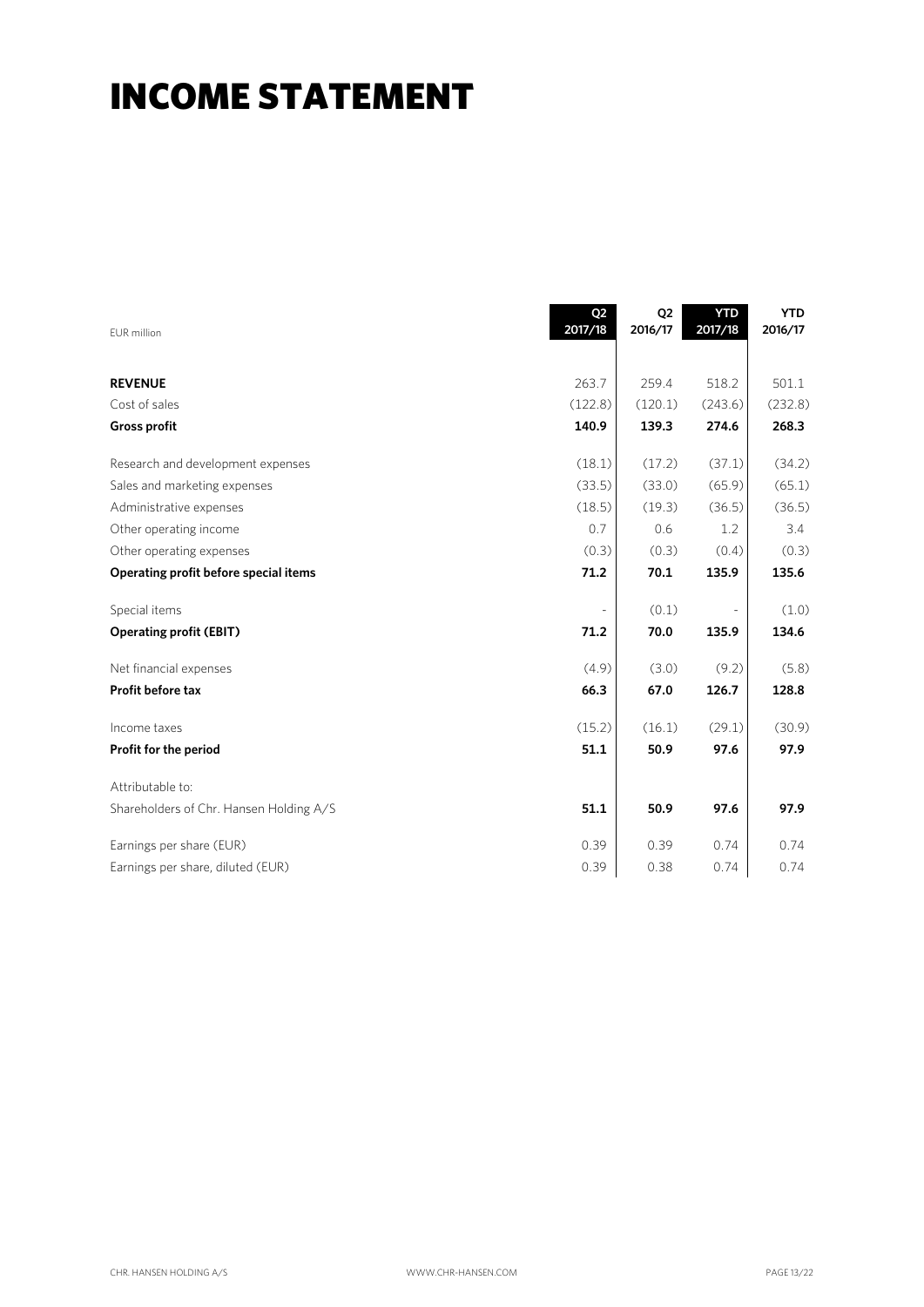## STATEMENT OF COMPREHENSIVE INCOME

| FUR million                                                                                               | Q <sub>2</sub><br>2017/18 | Q <sub>2</sub><br>2016/17 | <b>YTD</b><br>2017/18 | <b>YTD</b><br>2016/17 |
|-----------------------------------------------------------------------------------------------------------|---------------------------|---------------------------|-----------------------|-----------------------|
| Profit for the period                                                                                     | 51.1                      | 50.9                      | 97.6                  | 97.9                  |
| Items that will not be reclassified subsequently to the income statement:                                 |                           |                           |                       |                       |
| Remeasurements of defined benefits plans                                                                  |                           |                           |                       | (0.1)                 |
| Items that will be reclassified subsequently to the income statement when<br>specific conditions are met: |                           |                           |                       |                       |
| Currency translation of foreign Group companies                                                           | (5.4)                     | 5.8                       | (7.2)                 | 7.8                   |
| Cash flow hedge                                                                                           | 0.4                       | (0.2)                     | 0.9                   | 1.1                   |
| Tax related to cash flow hedge                                                                            | 0.2                       | 0.7                       | 0.3                   | 0.4                   |
| Other comprehensive income for the period                                                                 | (4.8)                     | 6.3                       | (6.0)                 | 9.2                   |
| Total comprehensive income for the period                                                                 | 46.3                      | 57.2                      | 91.6                  | 107.1                 |
| Attributable to:                                                                                          |                           |                           |                       |                       |
| Shareholders of Chr. Hansen Holding A/S                                                                   | 46.3                      | 57.2                      | 91.6                  | 107.1                 |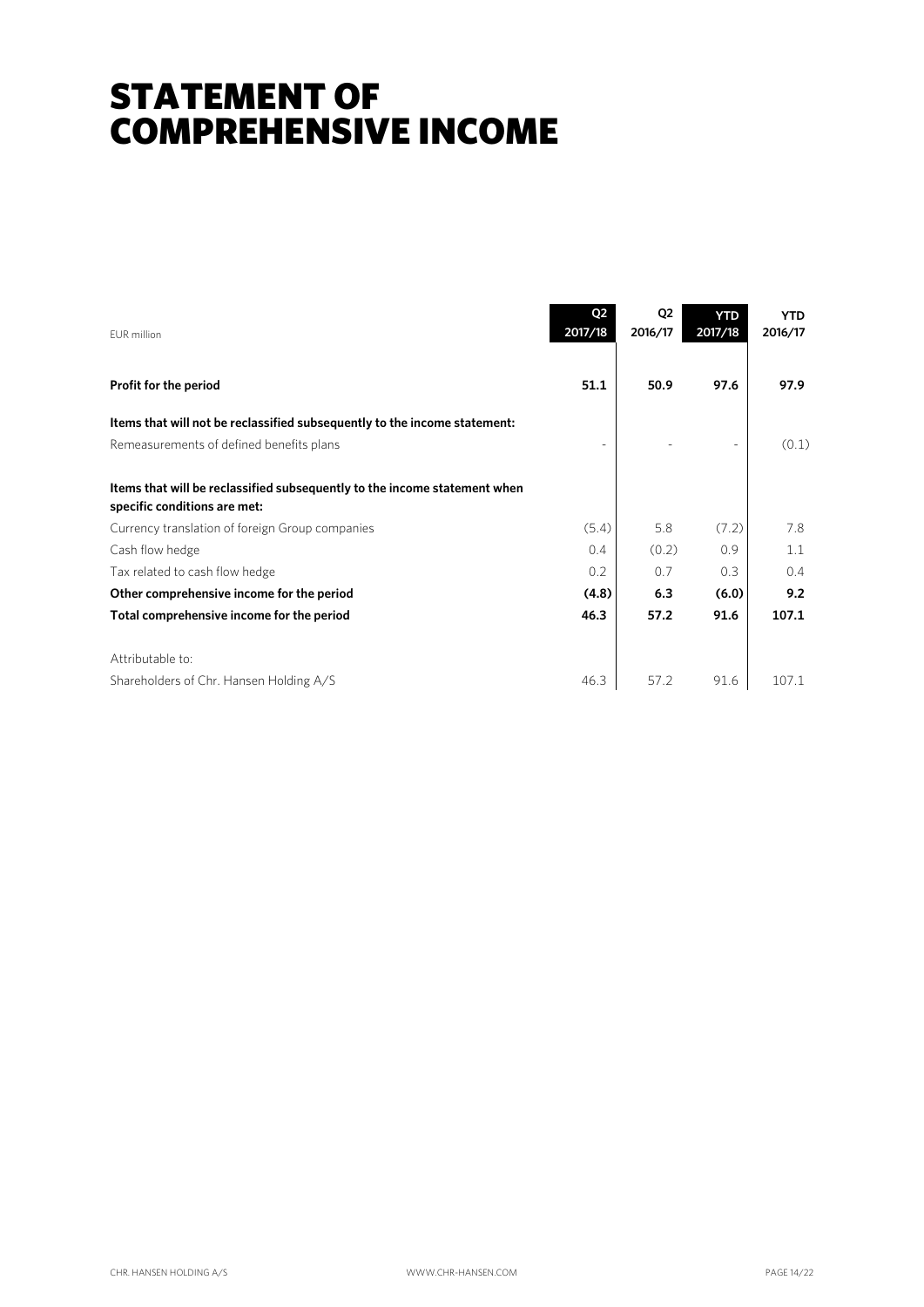## BALANCE SHEET

| <b>EUR</b> million                        | 28 Feb 2018 | 28 Feb 2017 | 31 Aug 2017 |
|-------------------------------------------|-------------|-------------|-------------|
| <b>ASSETS</b>                             |             |             |             |
| <b>Non-current assets</b>                 |             |             |             |
| Intangible assets                         |             |             |             |
| Goodwill                                  | 761.8       | 782.9       | 767.2       |
| Other intangible assets                   | 182.9       | 201.9       | 191.9       |
| Intangible assets in progress             | 39.2        | 34.2        | 36.0        |
| Total intangible assets                   | 983.9       | 1,019.0     | 995.1       |
| Property, plant and equipment             |             |             |             |
| Land and buildings                        | 147.1       | 138.7       | 141.6       |
| Plant and machinery                       | 187.7       | 145.9       | 151.8       |
| Other fixtures and equipment              | 23.8        | 17.5        | 23.0        |
| Property, plant and equipment in progress | 69.4        | 84.0        | 94.8        |
| Total property, plant and equipment       | 428.0       | 386.1       | 411.2       |
| Other non-current assets                  |             |             |             |
| Deferred tax                              | 7.3         | 7.9         | 8.2         |
| Total other non-current assets            | 7.3         | 7.9         | 8.2         |
| <b>Total non-current assets</b>           | 1,419.2     | 1,413.0     | 1,414.5     |
| <b>Current assets</b>                     |             |             |             |
| <b>Inventories</b>                        |             |             |             |
| Raw materials and consumables             | 34.5        | 25.6        | 22.0        |
| Work in progress                          | 55.4        | 47.2        | 45.3        |
| Finished goods and goods for resale       | 62.6        | 63.4        | 67.9        |
| <b>Total inventories</b>                  | 152.5       | 136.2       | 135.2       |
| <b>Receivables</b>                        |             |             |             |
| Trade receivables                         | 156.6       | 153.3       | 150.0       |
| Tax receivables                           | 4.3         | 5.0         | 4.6         |
| Other receivables                         | 20.7        | 18.7        | 16.0        |
| Prepayments                               | 11.9        | 10.2        | 8.8         |
| <b>Total receivables</b>                  | 193.5       | 187.2       | 179.4       |
| Cash and cash equivalents                 | 44.7        | 60.6        | 73.0        |
| <b>Total current assets</b>               | 390.7       | 384.0       | 387.6       |
| <b>Total assets</b>                       | 1,809.9     | 1,797.0     | 1,802.1     |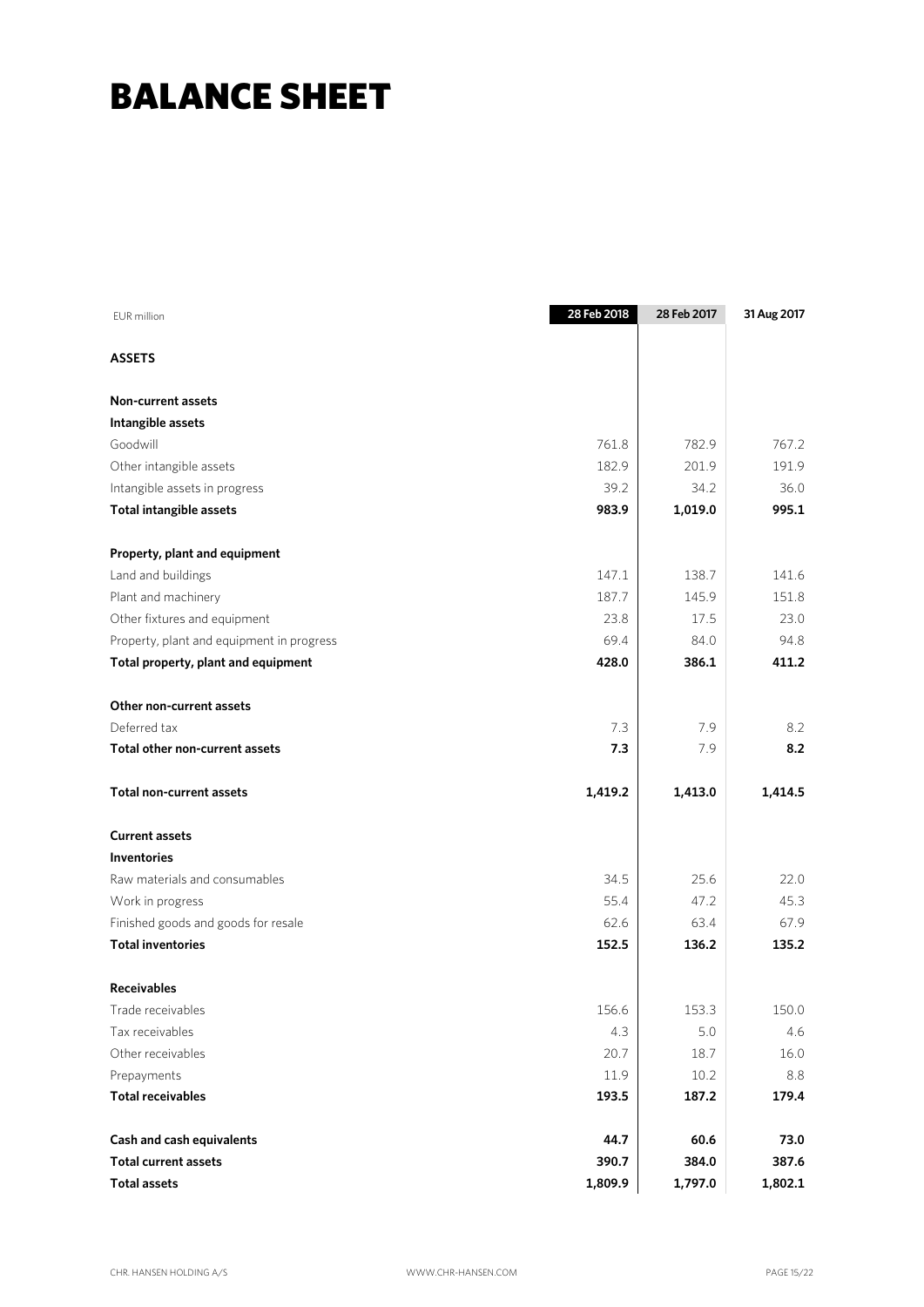## BALANCE SHEET

| EUR million                          | 28 Feb 2018 | 28 Feb 2017 | 31 Aug 2017 |
|--------------------------------------|-------------|-------------|-------------|
| <b>EQUITY AND LIABILITIES</b>        |             |             |             |
| <b>Equity</b>                        |             |             |             |
| Share capital                        | 177.1       | 177.2       | 177.3       |
| Reserves                             | 570.8       | 584.8       | 591.2       |
| <b>Total equity</b>                  | 747.9       | 762.0       | 768.5       |
| <b>Liabilities</b>                   |             |             |             |
| <b>Non-current liabilities</b>       |             |             |             |
| Employee benefit obligations         | 6.9         | 7.7         | 6.7         |
| Deferred tax                         | 71.8        | 72.0        | 72.1        |
| Provisions                           | 3.1         | 2.7         | 3.2         |
| Borrowings                           | 675.7       | 712.9       | 671.8       |
| Tax payables                         | 15.6        | 17.5        | 15.6        |
| <b>Total non-current liabilities</b> | 773.1       | 812.8       | 769.4       |
| <b>Current liabilities</b>           |             |             |             |
| Provisions                           | 0.1         | 0.1         | 0.1         |
| Borrowings                           | 101.7       | 38.8        | 29.6        |
| Prepayments from customers           | 0.3         | 0.6         | 0.2         |
| Trade payables                       | 79.2        | 77.2        | 110.4       |
| Tax payables                         | 30.8        | 21.3        | 39.5        |
| Other payables                       | 76.8        | 84.2        | 84.4        |
| <b>Total current liabilities</b>     | 288.9       | 222.2       | 264.2       |
| <b>Total liabilities</b>             | 1,062.0     | 1,035.0     | 1,033.6     |
| <b>Total equity and liabilities</b>  | 1,809.9     | 1,797.0     | 1,802.1     |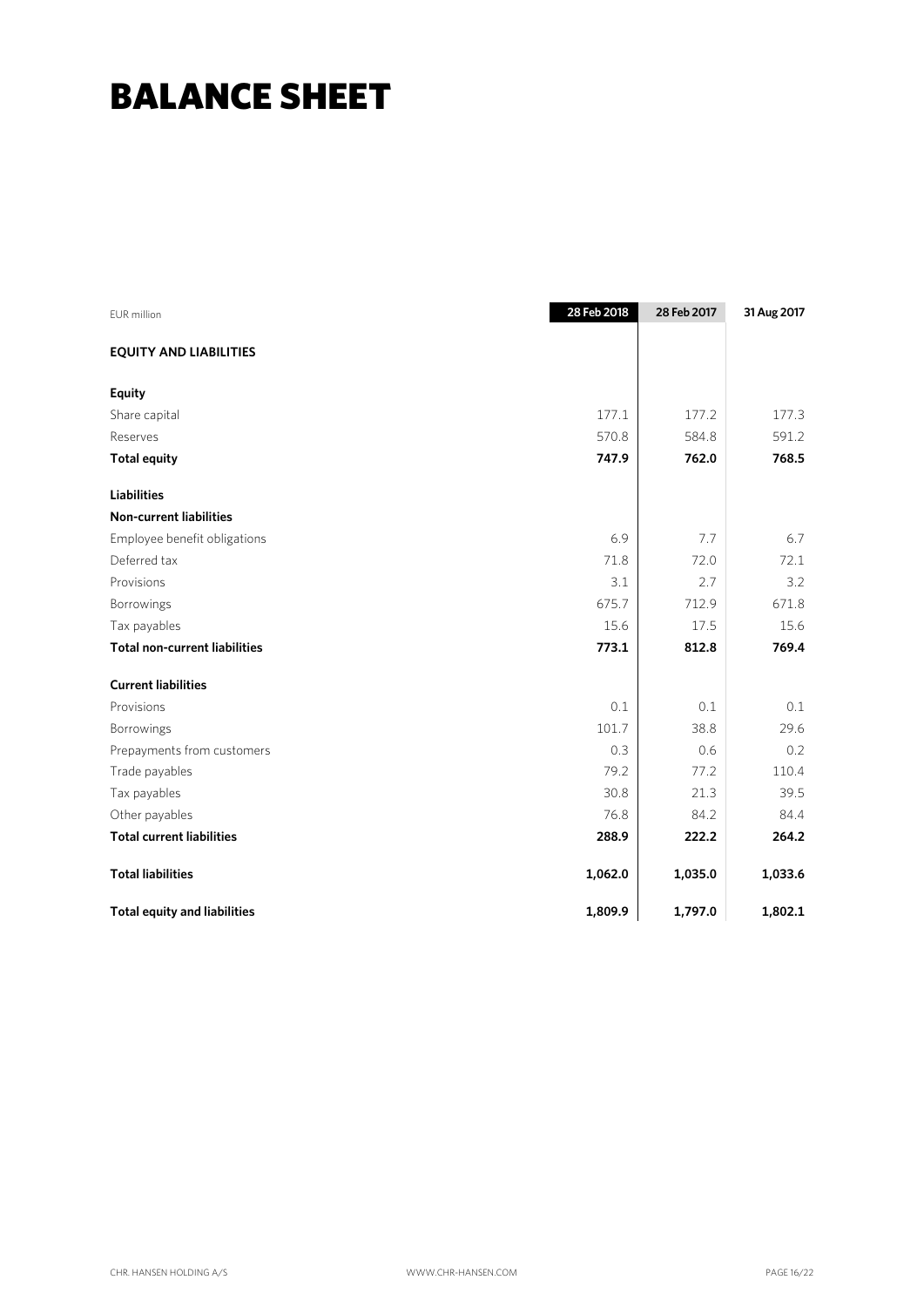## STATEMENT OF CHANGES IN EQUITY

|                                              |                          |                          |                            |                      | 2017/18 |
|----------------------------------------------|--------------------------|--------------------------|----------------------------|----------------------|---------|
| FUR million                                  | Share capital            | Currency<br>translation  | <b>Cash flow</b><br>hedges | Retained<br>earnings | Total   |
| <b>Equity at 1 September 2017</b>            | 177.3                    | (38.2)                   | (1.9)                      | 631.3                | 768.5   |
| Total comprehensive income for the year, cf. |                          |                          |                            |                      |         |
| statement of comprehensive income            | (0.2)                    | (7.0)                    | 1.2                        | 97.6                 | 91.6    |
| <b>Transactions with owners:</b>             |                          |                          |                            |                      |         |
| Purchase of treasury shares                  | ۰                        | $\overline{a}$           |                            | (4.7)                | (4.7)   |
| Exercised share options                      | ۰                        | $\overline{\phantom{0}}$ |                            | 0.5                  | 0.5     |
| Share-based payment                          | $\overline{\phantom{0}}$ |                          |                            | 4.0                  | 4.0     |
| Dividend                                     | $\overline{\phantom{0}}$ | -                        | $\overline{\phantom{a}}$   | (112.0)              | (112.0) |
| Equity at 28 February 2018                   | 177.1                    | (45.2)                   | (0.7)                      | 616.7                | 747.9   |

|                                                                                   |                          |                          |                            |                      | 2016/17 |
|-----------------------------------------------------------------------------------|--------------------------|--------------------------|----------------------------|----------------------|---------|
| EUR million                                                                       | Share capital            | Currency<br>translation  | <b>Cash flow</b><br>hedges | Retained<br>earnings | Total   |
| Equity at 1 September 2016                                                        | 177.2                    | (31.0)                   | (3.7)                      | 587.8                | 730.3   |
| Total comprehensive income for the year, cf.<br>statement of comprehensive income |                          | 7.8                      | 1.5                        | 97.8                 | 107.1   |
| <b>Transactions with owners:</b>                                                  |                          |                          |                            |                      |         |
| Purchase of treasury shares                                                       | $\overline{\phantom{a}}$ |                          |                            | (6.8)                | (6.8)   |
| Exercised share options                                                           | $\overline{\phantom{a}}$ | $\overline{\phantom{0}}$ |                            | 22.4                 | 22.4    |
| Share-based payment                                                               | ٠                        |                          |                            | 1.4                  | 1.4     |
| Dividend                                                                          |                          |                          |                            | (92.4)               | (92.4)  |
| Equity at 28 February 2017                                                        | 177.2                    | (23.2)                   | (2.2)                      | 610.2                | 762.0   |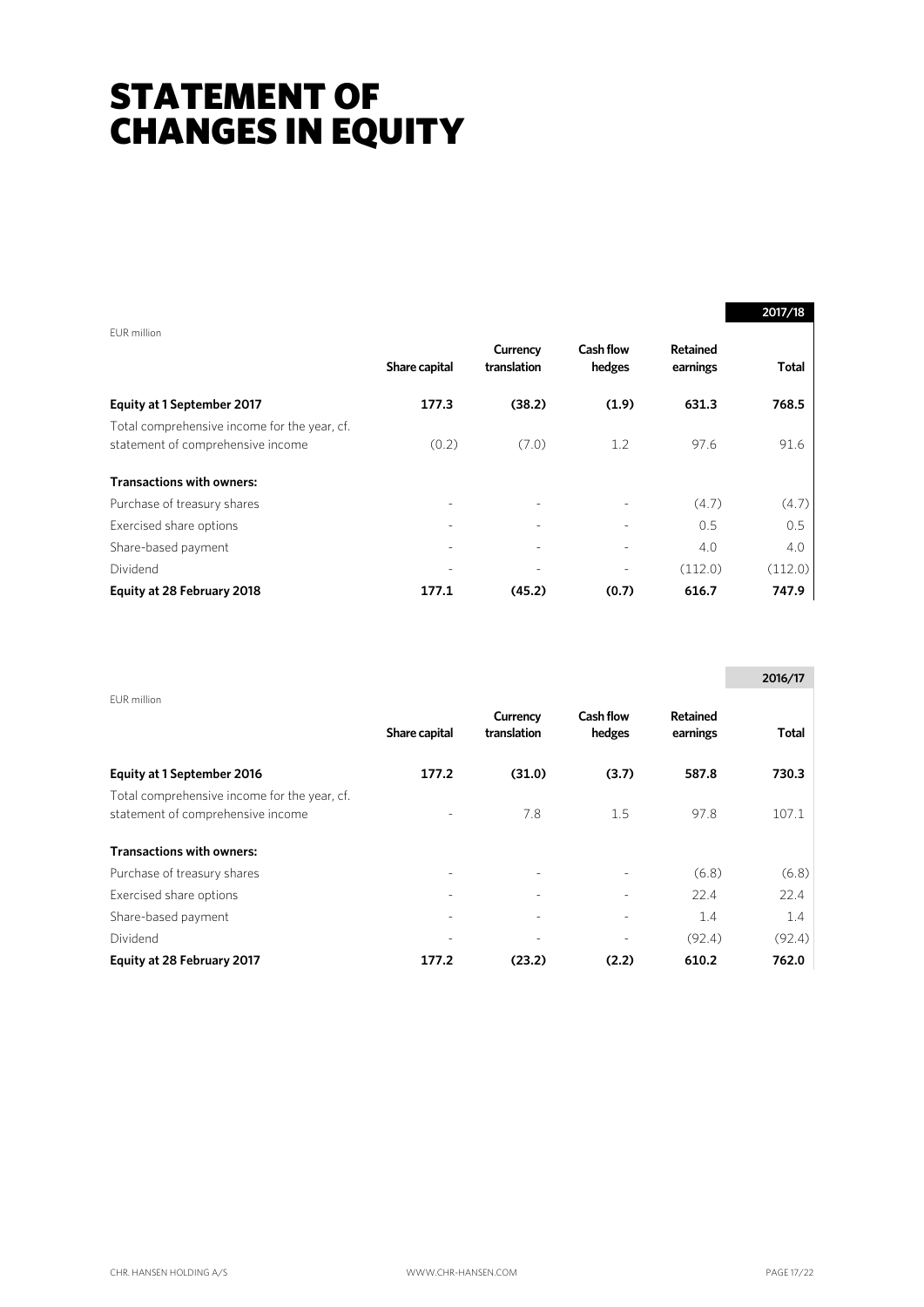## CASH FLOW STATEMENT

| EUR million                                                              | Q <sub>2</sub><br>2017/18 | Q <sub>2</sub><br>2016/17 | <b>YTD</b><br>2017/18 | <b>YTD</b><br>2016/17 |
|--------------------------------------------------------------------------|---------------------------|---------------------------|-----------------------|-----------------------|
| <b>Operating profit</b>                                                  | 71.2                      | 70.0                      | 135.9                 | 134.6                 |
| Non-cash adjustments                                                     | 16.3                      | 9.4                       | 32.4                  | 23.7                  |
| Change in working capital                                                | (28.4)                    | (6.5)                     | (70.1)                | (55.5)                |
| Interest payments made                                                   | (2.7)                     | (2.5)                     | (4.9)                 | (4.6)                 |
| Taxes paid                                                               | (4.7)                     | (3.0)                     | (37.4)                | (28.4)                |
| Cash flow from operating activities                                      | 51.7                      | 67.4                      | 55.9                  | 69.8                  |
| Investments in intangible assets                                         | (5.0)                     | (3.4)                     | (8.3)                 | (6.4)                 |
| Investments in property, plant and equipment                             | (16.8)                    | (21.3)                    | (36.7)                | (43.0)                |
| Sale of property, plant and equipment                                    | ÷                         |                           |                       | 2.3                   |
| Cash flow used for operational investing activities                      | (21.8)                    | (24.7)                    | (45.0)                | (47.1)                |
| Free operating cash flow                                                 | 29.9                      | 42.7                      | 10.9                  | 22.7                  |
| Acquisition of entities, net of cash acquired                            |                           |                           |                       | (73.0)                |
| Cash flow used for investing activities                                  | (21.8)                    | (24.7)                    | (45.0)                | (120.1)               |
| Free cash flow                                                           | 29.9                      | 42.7                      | 10.9                  | (50.3)                |
| Borrowings                                                               | 125.3                     | 124.5                     | 139.1                 | 158.1                 |
| Repayment of long-term loans                                             | (45.7)                    | (84.1)                    | (60.7)                | (91.5)                |
| Exercise of options                                                      |                           | 7.5                       | 0.5                   | 22.4                  |
| Purchase of treasury shares, net                                         | (4.7)                     |                           | (4.7)                 | (6.8)                 |
| Dividends paid                                                           | (112.0)                   | (92.4)                    | (112.0)               | (92.4)                |
| Cash flow used in financing activities                                   | (37.1)                    | (44.5)                    | (37.8)                | (10.2)                |
| Net cash flow for the year                                               | (7.2)                     | (1.8)                     | (26.9)                | (60.5)                |
| Cash and cash equivalents at 1 September                                 | 52.8                      | 61.5                      | 73.0                  | 119.8                 |
| Unrealized exchange gains/(losses) included in cash and cash equivalents | (0.9)                     | 0.9                       | (1.4)                 | 1.3                   |
| Net cash flow for the year                                               | (7.2)                     | (1.8)                     | (26.9)                | (60.5)                |
| Cash and cash equivalents, end of period                                 | 44.7                      | 60.6                      | 44.7                  | 60.6                  |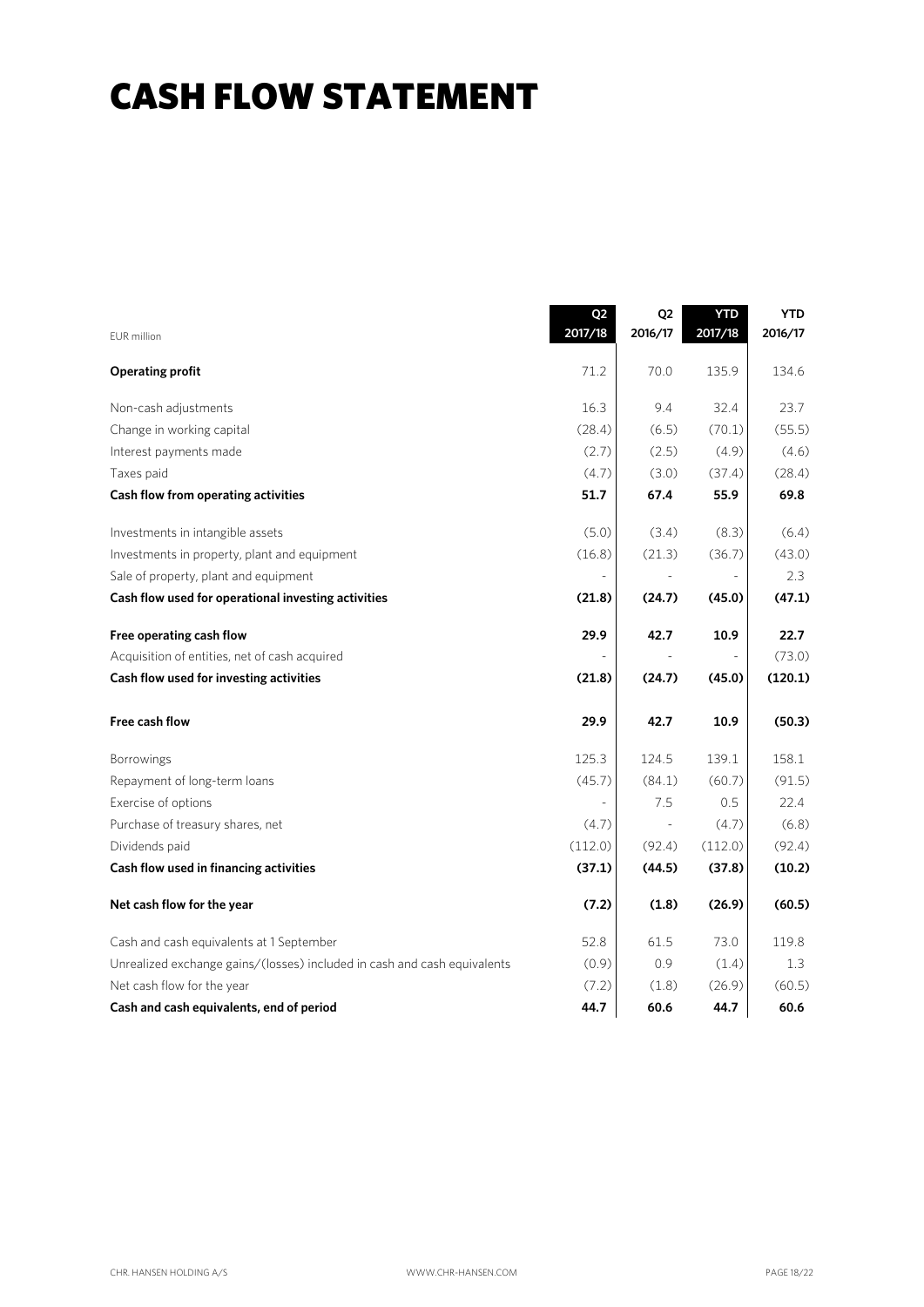| EUR million                                      |                                      |                              |                                 | Q <sub>2</sub><br>2017/18 |
|--------------------------------------------------|--------------------------------------|------------------------------|---------------------------------|---------------------------|
|                                                  | Food<br>Cultures &<br><b>Enzymes</b> | Health &<br><b>Nutrition</b> | <b>Natural</b><br><b>Colors</b> | Group                     |
| <b>INCOME STATEMENT</b>                          |                                      |                              |                                 |                           |
| Revenue                                          | 153.7                                | 57.2                         | 52.8                            | 263.7                     |
| EUR growth                                       | 5%                                   | $(2)\%$                      | (3)%                            | 2%                        |
| Organic growth                                   | 12%                                  | 7%                           | 4%                              | 9%                        |
| EBITDA before special items                      | 57.4                                 | 23.0                         | 6.8                             | 87.2                      |
| EBITDA margin before special items               | 37.3%                                | 40.2%                        | 12.9%                           | 33.1%                     |
| Depreciation, amortization and impairment losses | (9.8)                                | (4.4)                        | (1.8)                           | (16.0)                    |
| EBIT before special items                        | 47.6                                 | 18.6                         | 5.0                             | 71.2                      |
| EBIT margin before special items                 | 31.0%                                | 32.5%                        | 9.5%                            | 27.0%                     |
| Special items and net financial expenses         |                                      |                              |                                 | (4.9)                     |
| <b>Profit before tax</b>                         |                                      |                              |                                 | 66.3                      |

|                                                  | Food<br>Cultures &<br><b>Enzymes</b> | Health &<br><b>Nutrition</b> | <b>Natural</b><br><b>Colors</b> | Group  |
|--------------------------------------------------|--------------------------------------|------------------------------|---------------------------------|--------|
| <b>INCOME STATEMENT</b>                          |                                      |                              |                                 |        |
| Revenue                                          | 308.8                                | 105.5                        | 103.9                           | 518.2  |
| EUR growth                                       | 6%                                   | 1%                           | $(2)\%$                         | 3%     |
| Organic growth                                   | 12%                                  | 8%                           | 4%                              | 9%     |
| EBITDA before special items                      | 115.8                                | 38.6                         | 12.8                            | 167.2  |
| EBITDA margin before special items               | 37.5%                                | 36.6%                        | 12.3%                           | 32.3%  |
| Depreciation, amortization and impairment losses | (19.0)                               | (8.8)                        | (3.5)                           | (31.3) |
| EBIT before special items                        | 96.8                                 | 29.8                         | 9.3                             | 135.9  |
| EBIT margin before special items                 | 31.3%                                | 28.2%                        | 8.9%                            | 26.2%  |
| Special items and net financial expenses         |                                      |                              |                                 | (9.2)  |
| Profit before tax                                |                                      |                              |                                 | 126.7  |

**YTD 2017/18**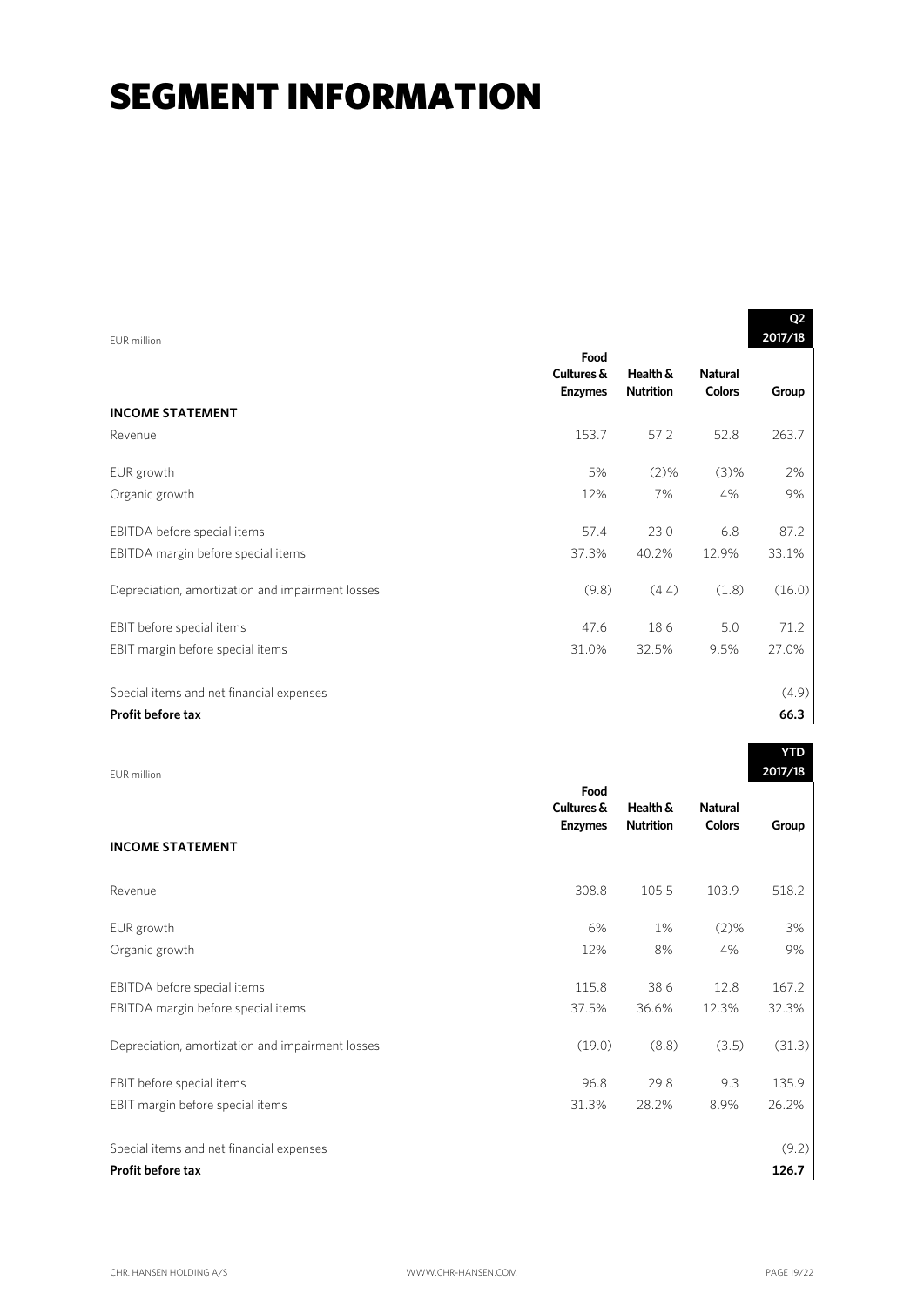(CONTINUED)

| EUR million                                      | Food                         |                              |                                 | Q <sub>2</sub><br>2016/17 |
|--------------------------------------------------|------------------------------|------------------------------|---------------------------------|---------------------------|
|                                                  | Cultures &<br><b>Enzymes</b> | Health &<br><b>Nutrition</b> | <b>Natural</b><br><b>Colors</b> | Group                     |
| <b>INCOME STATEMENT</b>                          |                              |                              |                                 |                           |
| Revenue                                          | 146.6                        | 58.6                         | 54.2                            | 259.4                     |
| EUR growth                                       | 9%                           | 30%                          | 11%                             | 13%                       |
| Organic growth                                   | 8%                           | 13%                          | 9%                              | 9%                        |
| EBITDA before special items                      | 53.5                         | 22.7                         | 8.5                             | 84.7                      |
| EBITDA margin before special items               | 36.5%                        | 38.8%                        | 15.6%                           | 32.6%                     |
| Depreciation, amortization and impairment losses | (8.8)                        | (4.1)                        | (1.7)                           | (14.6)                    |
| EBIT before special items                        | 44.7                         | 18.6                         | 6.8                             | 70.1                      |
| EBIT margin before special items                 | 30.5%                        | 31.7%                        | 12.5%                           | 27.0%                     |
| Special items and net financial expenses         |                              |                              |                                 | (3.1)                     |
| Profit before tax                                |                              |                              |                                 | 67.0                      |
|                                                  |                              |                              |                                 | <b>YTD</b>                |

EUR million

|                                                  | Food<br>Cultures &<br><b>Enzymes</b> | Health &<br><b>Nutrition</b> | <b>Natural</b><br><b>Colors</b> | Group  |
|--------------------------------------------------|--------------------------------------|------------------------------|---------------------------------|--------|
| <b>INCOME STATEMENT</b>                          |                                      |                              |                                 |        |
| Revenue                                          | 290.9                                | 104.5                        | 105.7                           | 501.1  |
| EUR growth                                       | 9%                                   | 29%                          | 12%                             | 13%    |
| Organic growth                                   | 9%                                   | 10%                          | 11%                             | 10%    |
| EBITDA before special items                      | 112.6                                | 36.2                         | 15.4                            | 164.2  |
| EBITDA margin before special items               | 38.7%                                | 34.7%                        | 14.6%                           | 32.8%  |
| Depreciation, amortization and impairment losses | (17.5)                               | (7.9)                        | (3.2)                           | (28.6) |
| EBIT before special items                        | 95.1                                 | 28.3                         | 12.2                            | 135.6  |
| EBIT margin before special items                 | 32.7%                                | 27.1%                        | 11.5%                           | 27.1%  |
| Special items and net financial expenses         |                                      |                              |                                 | (6.8)  |
| <b>Profit before tax</b>                         |                                      |                              |                                 | 128.8  |

**2016/17**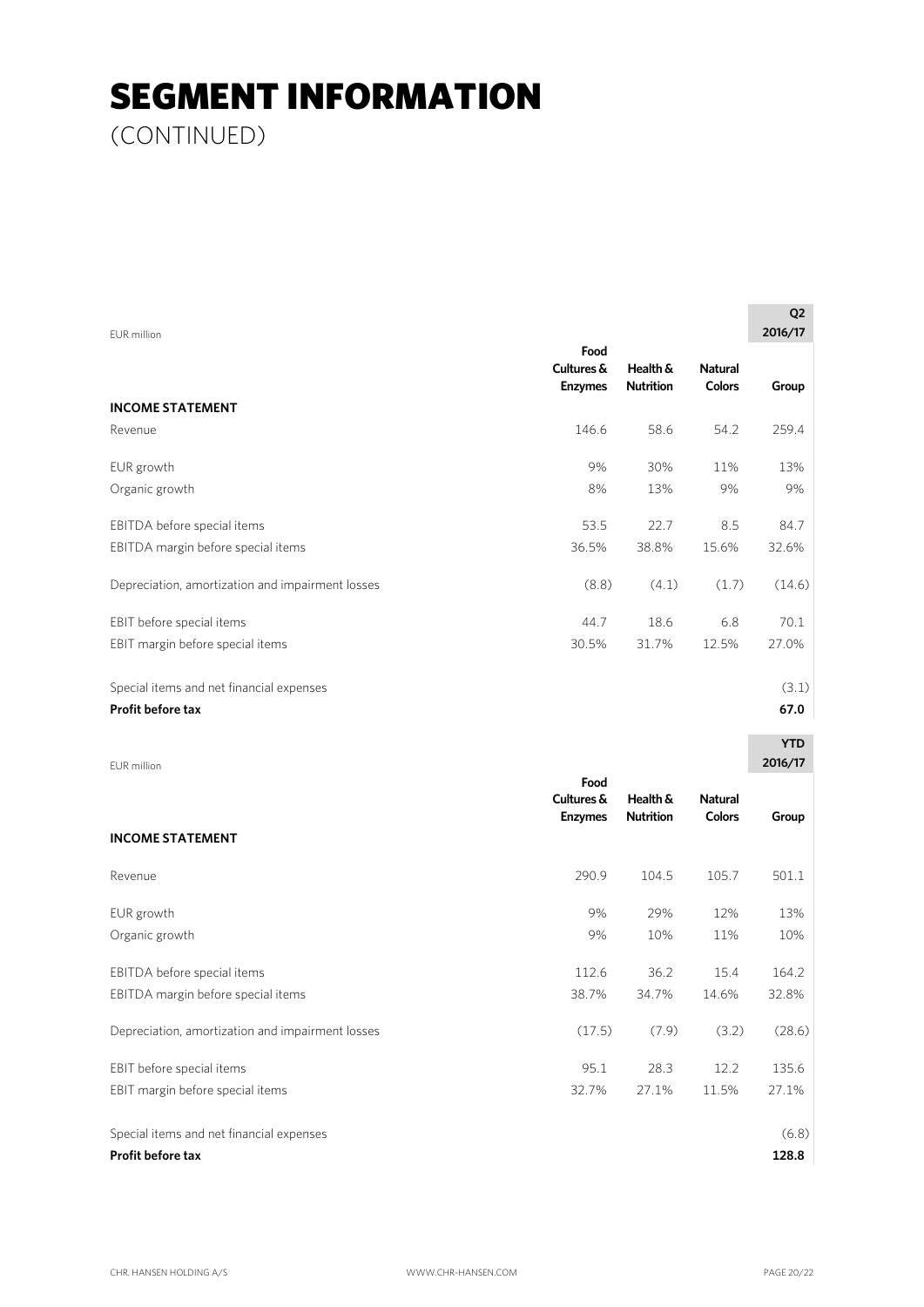(CONTINUED)

| EUR million                                             |                              |                              |                                 | 28 Feb<br>2018 |
|---------------------------------------------------------|------------------------------|------------------------------|---------------------------------|----------------|
|                                                         | Food                         |                              |                                 |                |
| <b>ASSETS</b>                                           | Cultures &<br><b>Enzymes</b> | Health &<br><b>Nutrition</b> | <b>Natural</b><br><b>Colors</b> | Group          |
| Goodwill                                                | 529.9                        | 231.9                        | $\frac{1}{2}$                   | 761.8          |
| Other intangible assets                                 | 100.1                        | 105.3                        | 16.7                            | 222.1          |
| Intangible assets                                       | 630.0                        | 337.2                        | 16.7                            | 983.9          |
| Property, plant and equipment                           | 283.5                        | 98.2                         | 46.3                            | 428.0          |
| Total non-current assets excluding deferred tax         | 913.5                        | 435.4                        | 63.0                            | 1,411.9        |
| Inventories                                             | 71.8                         | 25.3                         | 55.4                            | 152.5          |
| Trade receivables                                       | 87.7                         | 32.6                         | 36.3                            | 156.6          |
| Trade payables                                          | (38.9)                       | (14.9)                       | (25.4)                          | (79.2)         |
| Net working capital                                     | 120.6                        | 43.0                         | 66.3                            | 229.9          |
| Assets not allocated                                    |                              |                              |                                 | 88.9           |
| Group assets                                            |                              |                              |                                 | 1,809.9        |
| Invested capital excluding goodwill                     | 504.2                        | 246.5                        | 129.3                           | 880.0          |
| <b>ROIC excluding goodwill</b>                          | 39.7%                        | 24.6%                        | 15.9%                           | 32.1%          |
| Investment in non-current assets excluding deferred tax | 30.1                         | 10.5                         | 4.4                             | 45.0           |
|                                                         |                              |                              |                                 | 28 Feb<br>2017 |
|                                                         |                              |                              |                                 |                |
|                                                         | Food                         |                              |                                 |                |
|                                                         | Cultures &                   | Health &                     | <b>Natural</b>                  |                |
| <b>ASSETS</b>                                           | <b>Enzymes</b>               | <b>Nutrition</b>             | <b>Colors</b>                   | Group          |
| Goodwill                                                | 548.7                        | 234.2                        | ÷,                              | 782.9          |
| Other intangible assets                                 | 108.6                        | 111.7                        | 15.8                            | 236.1          |
| Intangible assets                                       | 657.3                        | 345.9                        | 15.8                            | 1,019.0        |
| Property, plant and equipment                           | 254.9                        | 86.0                         | 45.2                            | 386.1          |
| Total non-current assets excluding deferred tax         | 912.2                        | 431.9                        | 61.0                            | 1,405.1        |
| Inventories                                             | 66.7                         | 24.5                         | 45.0                            | 136.2          |
| Trade receivables                                       | 80.9                         | 34.5                         | 37.9                            | 153.3          |
| Trade payables                                          | (38.2)                       | (13.4)                       | (25.6)                          | (77.2)         |
| Net working capital                                     | 109.4                        | 45.6                         | 57.3                            | 212.3          |
| Assets not allocated                                    |                              |                              |                                 | 102.4          |
| Group assets                                            |                              |                              |                                 | 1,797.0        |
| Invested capital excluding goodwill                     | 472.9                        | 243.3                        | 118.3                           | 834.5          |
| <b>ROIC excluding goodwill</b>                          | 42.0%                        | 25.4%                        | 24.1%                           | 35.2%          |

**28 Feb**